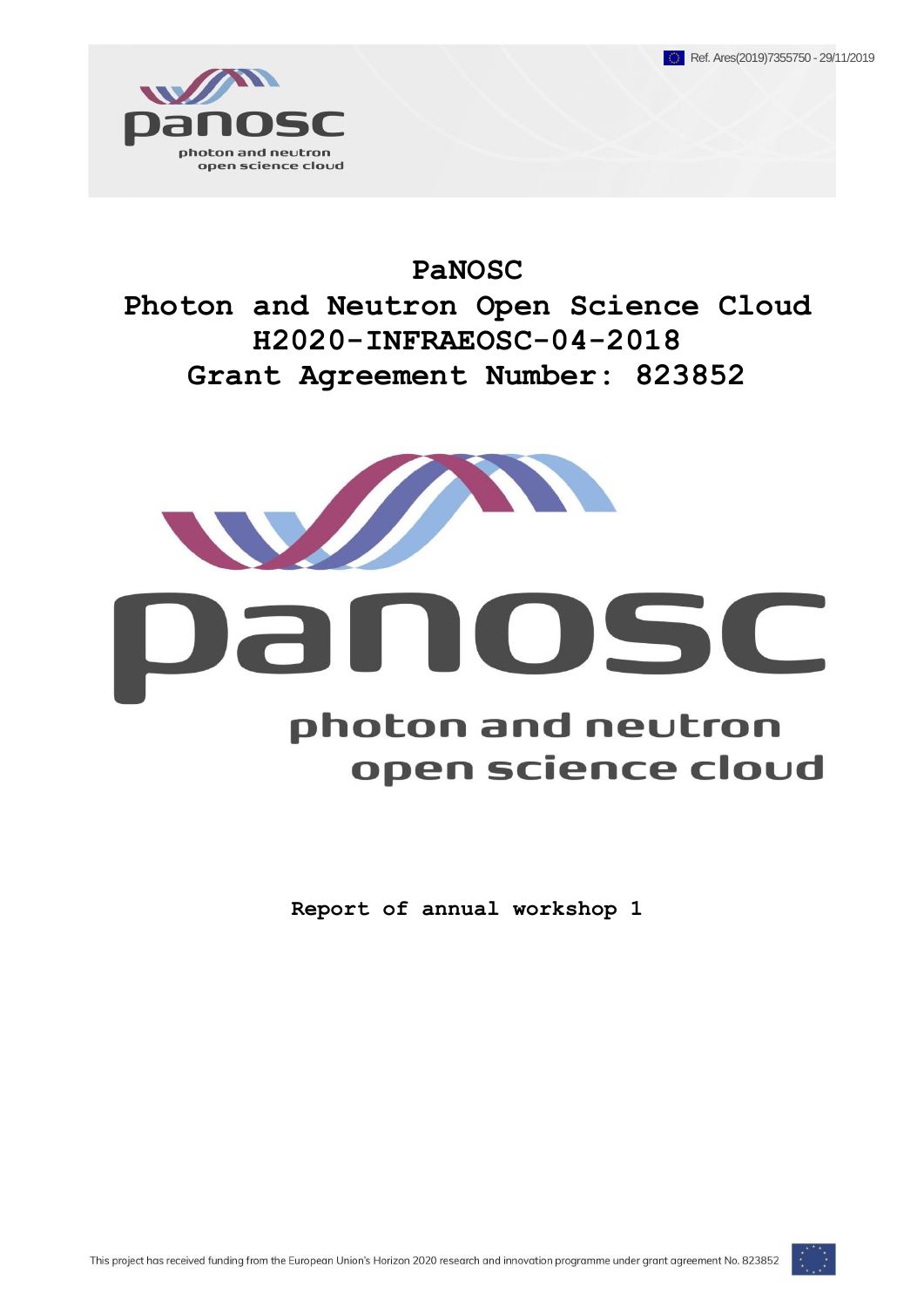

# <span id="page-1-0"></span>**Project Deliverable Information Sheet**

| Document Name:                | Report of annual workshop 1 - D1.4    |
|-------------------------------|---------------------------------------|
| Project Website:              | www.panosc.eu                         |
| Organization:                 |                                       |
| Coordinating                  | <b>ESRF</b>                           |
| Project Coordinator           | Andy Götz (andy. Götz@esrf.fr)        |
| H2020 Call:                   | INFRAEOSC-04-2018                     |
| Project full name:            | Photon and Neutron Open Science Cloud |
| Project acronym:              | PaNOSC                                |
| No.                           |                                       |
| Reference   823852<br>Project |                                       |

#### <span id="page-1-1"></span>**Document Control Sheet**

| Document   | Title: Report of annual workshop 1               |  |  |  |  |
|------------|--------------------------------------------------|--|--|--|--|
|            | Version: 1                                       |  |  |  |  |
| Authorship | Written by: Jordi Bodera (ESRF)                  |  |  |  |  |
|            | Contributors: Rudolf Dimper, Andy Götz, Tobias   |  |  |  |  |
|            | Richter, Hans Fanghor, Juncheng E, Jean-Francois |  |  |  |  |
|            | Perrin, Nicoletta Carboni                        |  |  |  |  |
|            | Reviewed by: Andy Götz, Rudolf Dimper            |  |  |  |  |
|            | Approved: Andy Götz                              |  |  |  |  |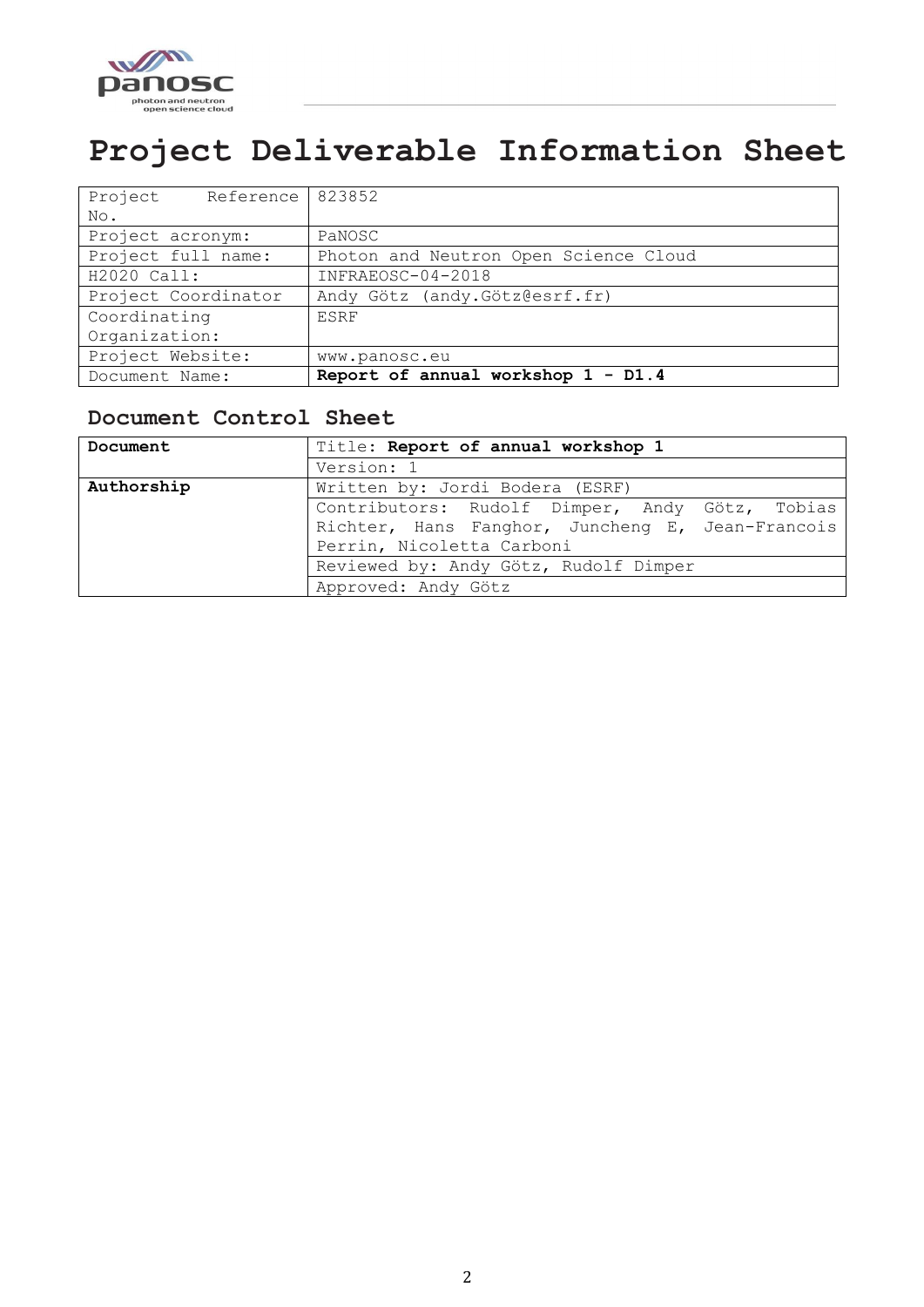

# <span id="page-2-0"></span>**Table of Contents**

| Project Deliverable Information Sheet                       | $\overline{c}$ |
|-------------------------------------------------------------|----------------|
| Document Control Sheet                                      | $\mathbf{2}$   |
| Table of Contents                                           | 3              |
| Introduction                                                | 4              |
| Executive Summary                                           | 5              |
| Summary of annual meeting                                   | 6              |
| 1st day                                                     | 6              |
| 2nd day                                                     | 8              |
| Workshops during day 3 and 4                                | 10             |
| WP2 session                                                 | 10             |
| WP3 session                                                 | 11             |
| WP4 session                                                 | 11             |
| WP6 session                                                 | 12             |
| WP5-WP8 session                                             | 12             |
| WP5 session                                                 | 13             |
| Project status                                              | 14             |
| Summary of progress                                         | 14             |
| WP1 - Management progress summary                           | 14             |
| WP2 - Data Policy and Stewardship progress summary          | 14             |
| WP3 - Data Catalog Services progress summary                | 14             |
| WP4 - Data Analysis Services progress summary               | 15             |
| WP5 - Virtual Neutron and X-ray Laboratory progress summary | 16             |
| WP6 - EOSC Integration progress summary                     | 17             |
| WP7 - Sustainability progress summary                       | 17             |
| WP8 - Staff and User Training progress summary              | 18             |
| WP9 - Outreach and Dissemination progress summary           | 19             |
| Comparison between actual and planned project status        | 23             |
| Risks                                                       | 23             |
| Changes                                                     | 23             |
| Report from Executive Board                                 | 24             |
| Next steps                                                  | 26             |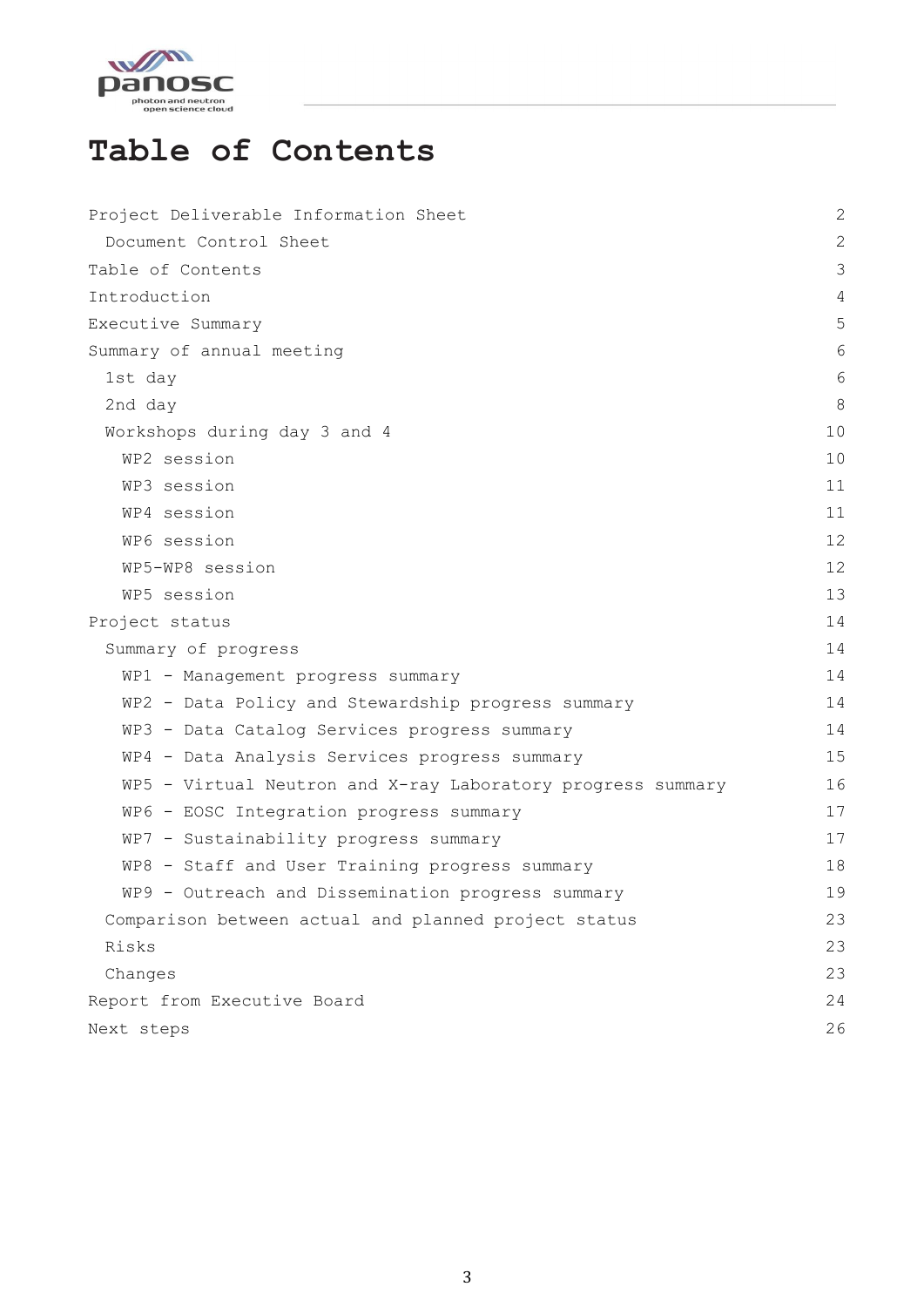

# <span id="page-3-0"></span>**Introduction**

This document is a summary of the progress achieved in the project since the last management report (D1.3 Mid-year summary 1). As such, this document will provide an update on the project status, a summary of the annual meeting and a report from the Executive Committee.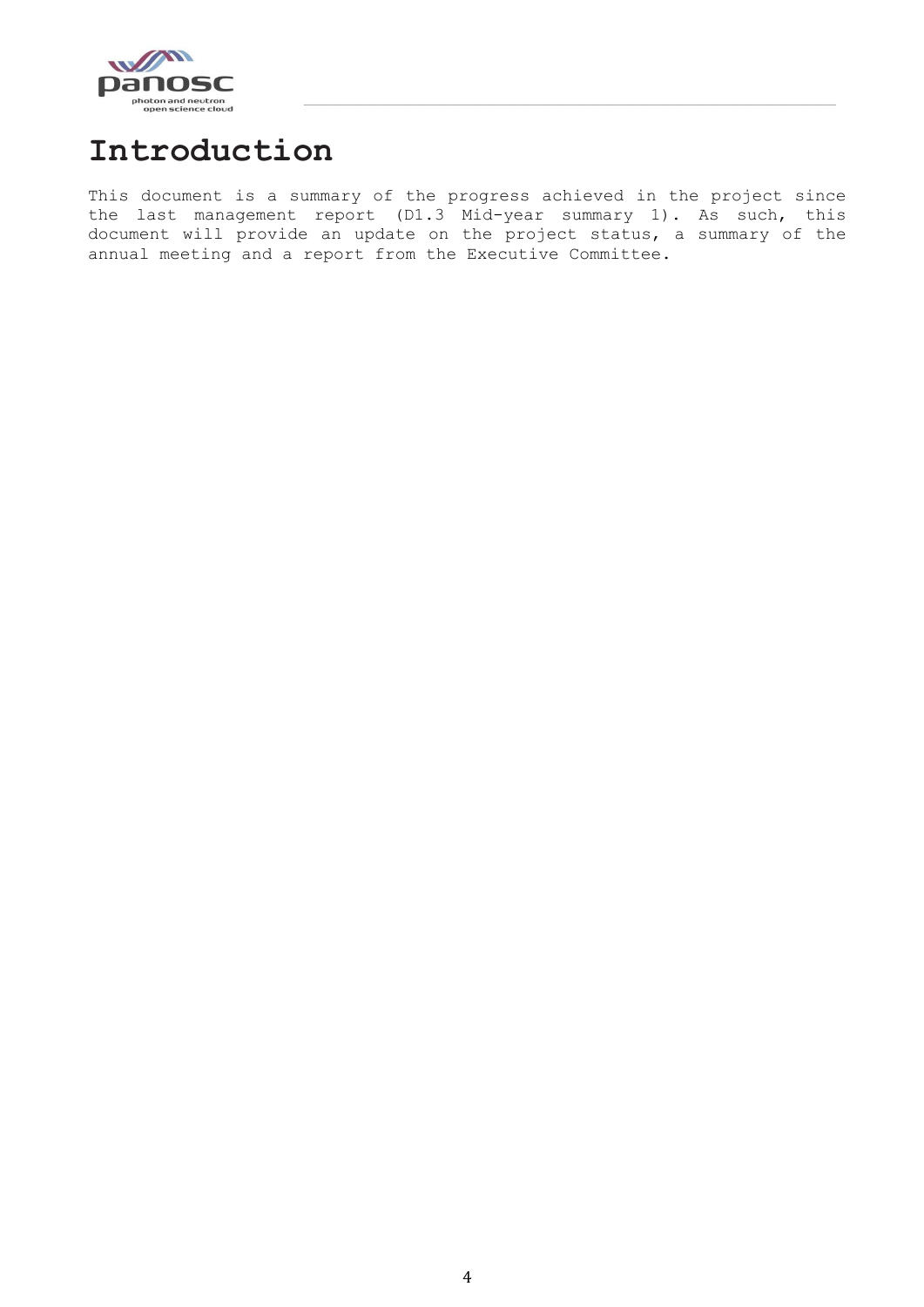

## <span id="page-4-0"></span>**Executive Summary**

The Photon and Neutron Open Science Cloud (PaNOSC) project is funded by the H2020-INFRAEOSC-04-2018 call with Grant Agreement Number: 823852. The project started on 1st December 2018 and has been running now for approximately one year.

Overall the project is advancing according to plan. Partners and stakeholders are meeting regularly to move the project forward and with deliverables being submitted on time. Most of the planned recruitments have taken place and the on-going activity can be followed up in PaNOSC's main document repository: https://github.com/panosc-eu/panosc.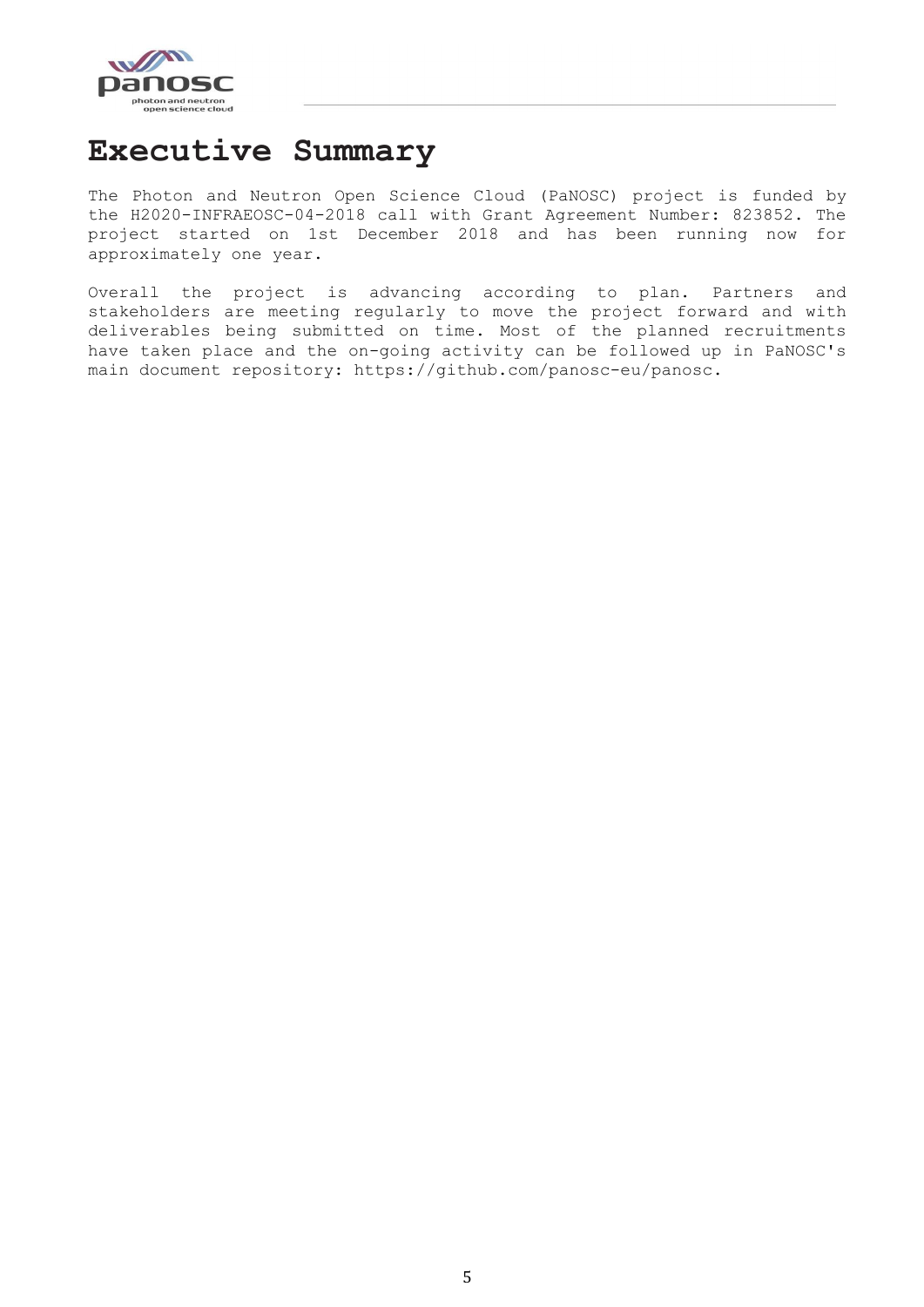

### <span id="page-5-0"></span>**Summary of annual meeting**

PaNOSC's annual meeting took place in Trieste (Italy) from Monday 4th to Thursday 7th November. The first two days were focused on presentations from work package leaders (WP), invited experts and sharing information about FAIR (Findable, Accessible, Interoperable and Reusable) data and data policies at each partner site while the two last days were reserved for work sessions for each work package.



*Figure 1: 1st PaNOSC Annual Meeting group picture*

All the presentations and slides for the first two days are available on the website of the event: https://indico.esrf.fr/indico/event/36/timetable/#20191104.detailed

#### <span id="page-5-1"></span>**1st day**

|  |  |  |  | The agenda for the first day was as follows: |
|--|--|--|--|----------------------------------------------|
|  |  |  |  |                                              |

| INC aganaa Iof che filmo aay wab ab forfowb. |                         |                 |
|----------------------------------------------|-------------------------|-----------------|
| Topic                                        | Speaker(s)              | Schedule        |
| Welcome by host + Project Coordinator        | Roberto Pugliese<br>ି ଧ | $14:00 - 14:15$ |
|                                              | Andrew Götz             |                 |
| WP1 - Project Management and                 | Bodera<br>Jordi         | $14:15 - 14:35$ |
| Coordination                                 | Sempere                 |                 |
| EOSC Governance + Sustainability             | Rupert Lueck            | $14:35 - 15:00$ |
| WP 9 - Communication and Dissemination       | Nicoletta Carboni       | $14:00 - 15:20$ |
| WP 3 - Data Cataloque Services               | Tobias Richter          | $15:20 - 15:40$ |
| FAIR Data @ CERIC-ERIC                       | Roberto Pugliese        | $15:40 - 16:00$ |
| Coffee break                                 |                         |                 |
| ExPANDS sister project to PaNOSC             | Knut Sander             | $16:30 - 16:50$ |
| WP 4 - Data Analysis Services                | Hans Fangohr            | $16:50 - 17:10$ |
| WP 5 - Virtual Neutron and X-ray             | Juncheng E              | $17:10 - 17:30$ |
| Laboratory                                   |                         |                 |
| FAIR Data @ ILL                              | Jean-François           | $17:30 - 17:45$ |
|                                              | Perrin                  |                 |
| Report from RDA 14                           | Ornela De Giacomo       | $17:45 - 18:00$ |
| EOSC + PaNOSC - discussion session           | Andrew Götz             | $18:00 - 18:30$ |
| Free time                                    |                         |                 |
| Dinner                                       |                         |                 |

The PaNOSC's annual meeting started Monday 4th November at 14:00h with a welcome address by Roberto Pugliese (WP7 leader) in the name of the hosting CERIC-ERIC organisation. This was followed by a brief introduction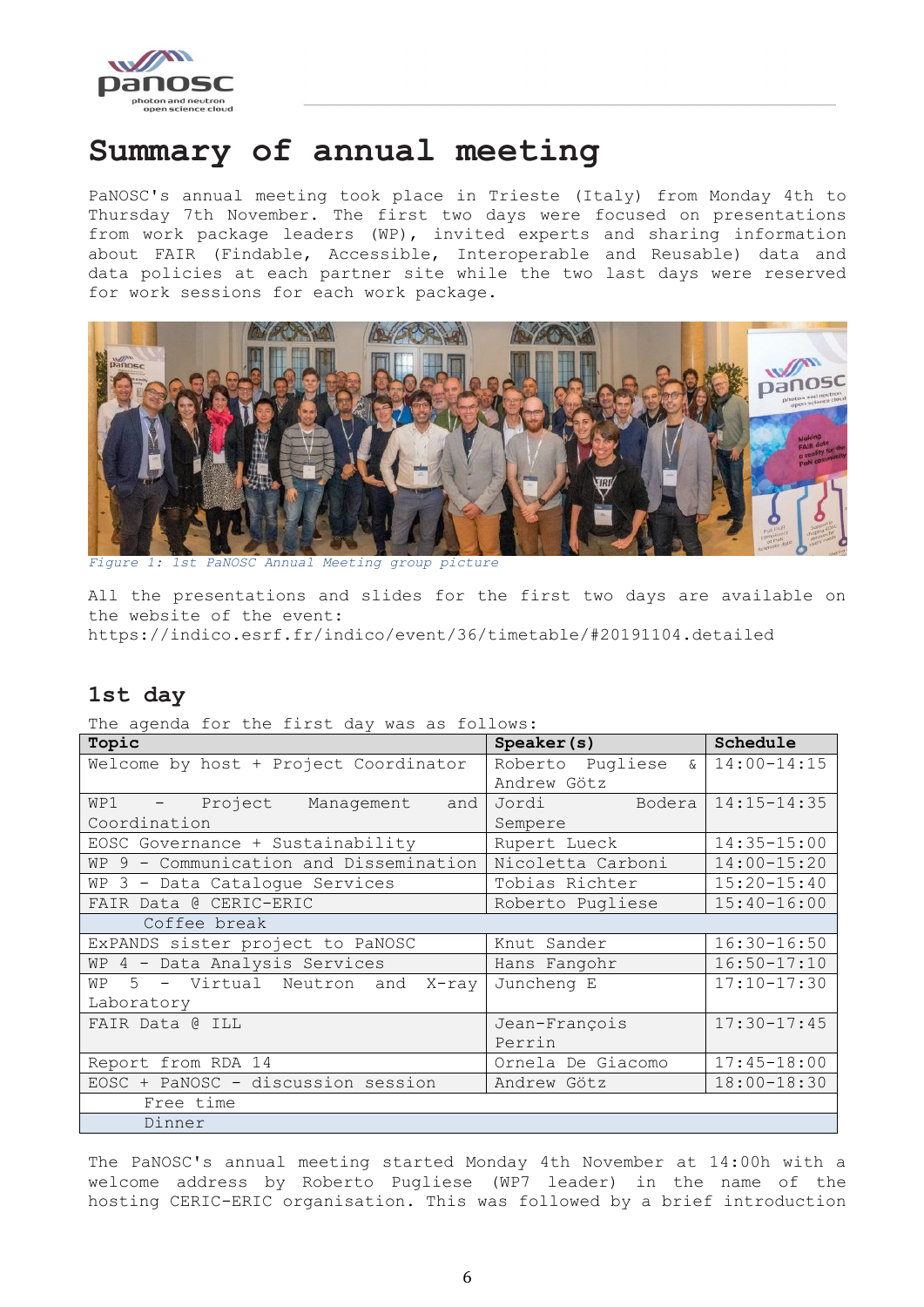

of the agenda and plans for the next few days by Andrew Götz (PaNOSC Coordinator).

The second presentation was by Jordi Bodera Sempere, WP1 leader, who explained the current status of the project and quickly reviewed the overall planning. This was followed by a financial report for internal consumption that compared the current and forecasted expenditure. Jordi also highlighted that further work on Key Performance Indicators (KPIs) and establishing collaboration with other cluster projects is required during 2020.

Rupert Lueck, Co-chair of the EOSC Governance and Sustainability within the Executive Board Working Group talked about the EOSC Governance structure, its working groups, history, tasks and interactions. He then explained more in detail the work performed in the EOSC Sustainability activity, how it is organised, commented on the Strawman report and offered to collaborate and learn from PaNOSC's WP7 - Sustainability activities.

The next talk was given by Nicoletta Carboni (WP9 leader) who explained all the work that is being done in the communication work package. She showed interviews that have been done, interaction and attendance with many events and stakeholders, reminded the audience of the targets and goals of the WP she is leading, and the deliverables and joint actions that all PaNOSC members should engage with. Nicoletta finished her presentation with a proposed action plan (which was received very positively by the audience) and a reminder for the upcoming events.

Tobias Richter (WP3 leader) continued with a presentation on the Data Catalogue Services, starting with the basic functions, comparing the features of the catalogue technologies used at each Research Infrastructure (RI) within PaNOSC and following with a reminder of the tasks in the WP. He explained how a Federated Search API could work and explained how important (and difficult) it is to capture experimental metadata. His presentation ended with an outlook at the milestones and deliverables to come, with his assessment that 2020 will be the busiest year for WP3.

Roberto Pugliese (WP7 leader) talked about FAIR data at CERIC-ERIC before the coffee break. His presentation started with an introduction to CERIC and its facilities which was followed by the changes in their data policy in order to ensure that data is FAIR and how it will be implemented. Roberto also showed interesting information explaining the relationships between beamtime and publication and what could it be done to increase the ratio between number of publications and beamtime.

Knut Sander (ExPaNDS Coordinator) introduced the ExPaNDS project to the audience and explained the similarities with and differences to PaNOSC. After explaining the context of ExPaNDS within the other INFRAEOSC 5 projects he then continued with a comparison between work packages and stressed the importance of continuing the collaboration on the level of Work Packages and of direct contacts between the WP leaders. In addition he proposed a participation of PaNOSC in governance bodies of ExPaNDS and to further consolidate the collaboration on an overall level. He listed the six main areas so far identified for collaboration and how ExPaNDS plans to cooperate with the EOSC governance bodies.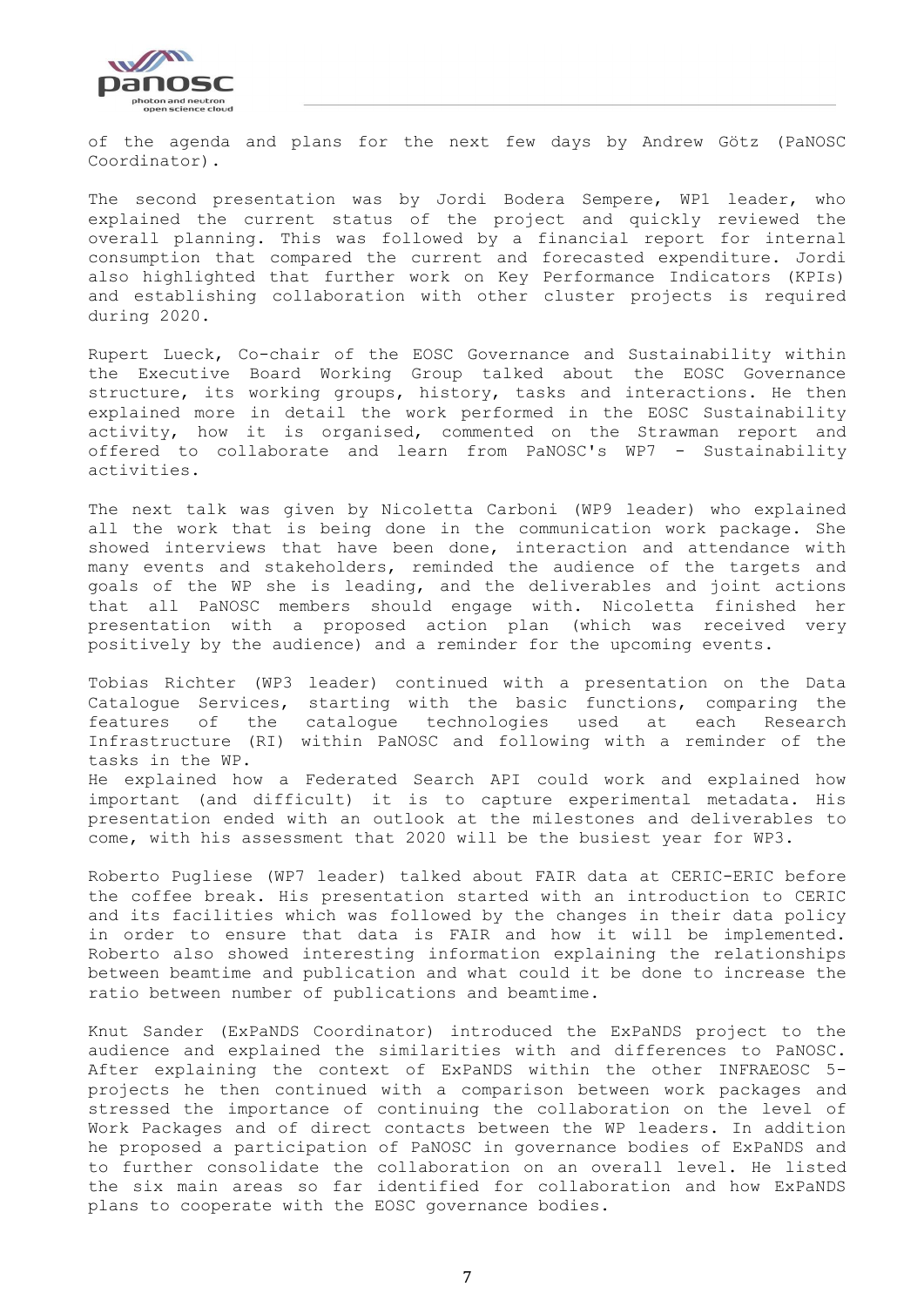

Hans Fangohr (WP4 leader) presented the status of the WP4 - Data Analysis Services, with their vision for data analysis in PaNOSC within the EOSC. He then explained the challenges, solutions needed to overcome different practical and historical aspects of data analysis at the different RIs. He continued with a list of RIs staff collaborating, the ongoing activities to finalise with the two main technologies to offer remote data analysis being remote desktops and Jupyter Notebooks.

Juncheng E (WP5 leader) followed with his talk about the WP5 Virtual Neutron and X-ray Laboratory, listing the participant staff from the RIs, the objectives of the WP and why simulation services are important at RIs. He followed with the WP roadmap showing the simulation services to be offered and their features. The WP tasks, milestones and deliverables were explained before finishing with a summary of what's coming up next.

Jean-François Perrin (WP6 leader) talked about FAIR scientific data at the ILL, showed how many users different European RIs share and the fact that accessible data will be very useful. He then showed the ILL's data portal, data transfer technologies used, metadata definitions, Data Analysis as a Service (DaaS) offered and a tool called PUMA-BI that is used to rank similarities between proposal documents, experiments and scientific articles. He finished his presentation with the open question of how to measure the impact of open data at RIs.

Ornela de Giacomo (WP7 contributor and Deputy Executive Director of CERIC-ERIC) reported on the RDA meeting in Helsinki at the end of October in the last presentation of the day. She explained what were the main topics raised in the meeting (including the need to better collaborate with other cluster projects) and also talked about the different working groups within the EOSC Executive Board.

At this point of the day we were running late, so the discussion session planned was replaced by a talk about the PaNOSC EOSC Vision Statement from Andy Götz (PaNOSC Coordinator) and the services EOSC must provide in order to generalise the adoption of FAIR data at RIs and provisioning of remote data analysis services. An interested discussion session took place on the vision statement and what are the key EOSC features which make it compelling.

#### <span id="page-7-0"></span>**2nd day**

| Topic                            | Speaker(s)                         | Schedule        |
|----------------------------------|------------------------------------|-----------------|
| WP 6 - EOSC Integration          | Jean-François Perrin               | $08:00 - 08:20$ |
| EOSC Federating Core             | Dale Robertson                     | $08:20 - 08:40$ |
| AAI for PaNOSC                   | Christos Kanellopoulos             | $08:40 - 09:00$ |
| WP 7 - Sustainability            | Roberto Pugliese                   | $09:00 - 09:20$ |
| Cloud service procurement        | Rudolf Dimper                      | $09:20 - 09:40$ |
| Accessing EGI cloud resources    | $09:40 - 10:00$<br>Tiziana Ferrari |                 |
| Coffee                           |                                    |                 |
| Reproducible big data analytics: | Giuseppe La Rocca                  | $10:30 - 10:50$ |
| the EGI solution                 |                                    |                 |
| WP 8 - Staff and User Training   | Thomas Rod                         | $10:50 - 11:10$ |
| FAIR Crystallographic data       | Brian McMahon                      | $11:10-11:30$   |

The agenda for the second day was: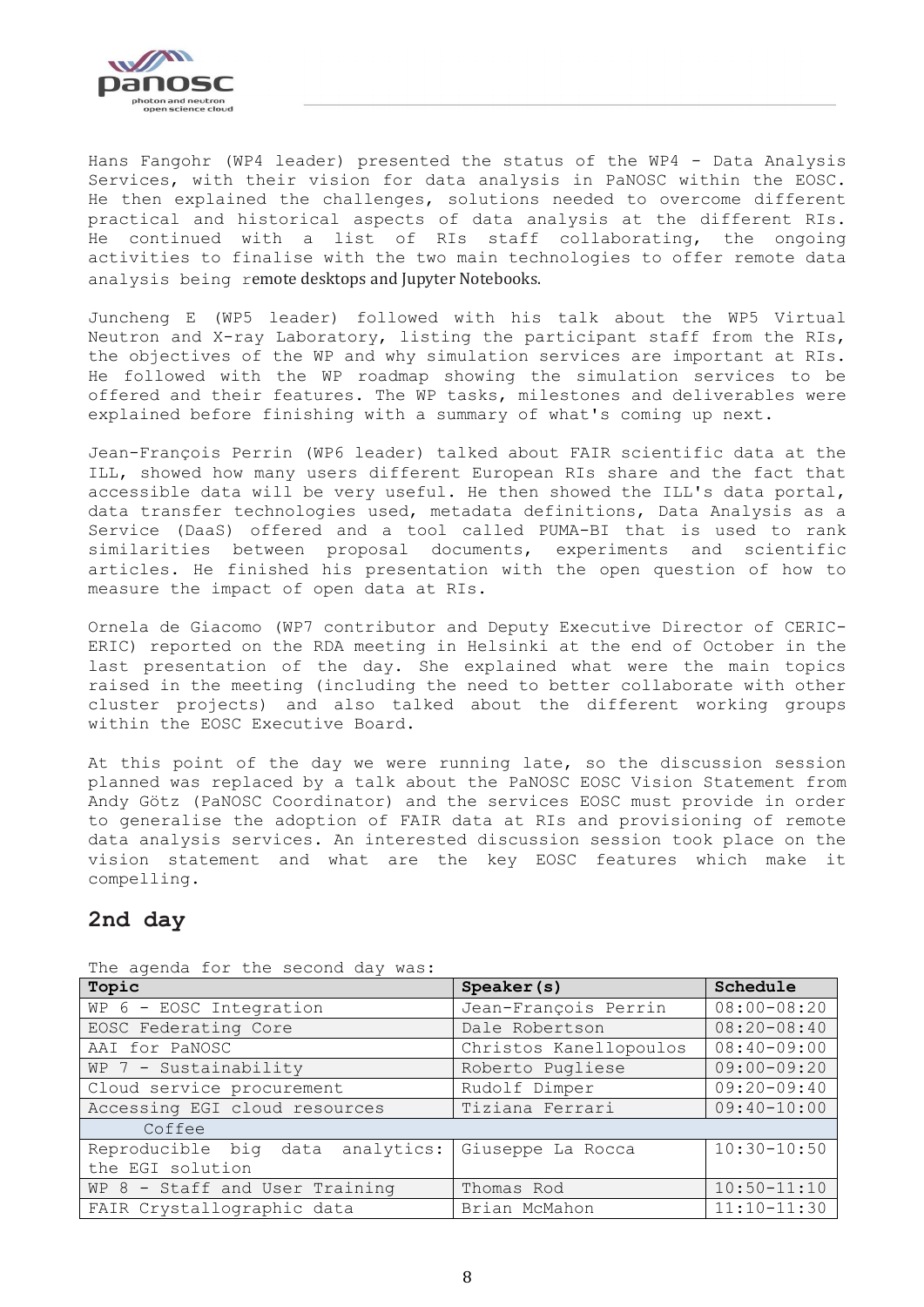

| FAIR Data @ ESRF                                 | Andrew Götz                           | $11:30 - 11:40$ |  |
|--------------------------------------------------|---------------------------------------|-----------------|--|
| FAIR Data @ EuXFEL                               | Hans Fangohr                          | $11:40 - 11:50$ |  |
| FAIR Data @ ELI                                  | Florian Gliksohn &<br>$11:50 - 12:00$ |                 |  |
|                                                  | Birgit Plotzeneder                    |                 |  |
| FAIR Data @ ESS                                  | Jonathan Taylor                       | $12:00 - 12:10$ |  |
| Data Management & Analysis: The Michael Bussmann |                                       | $12:10 - 12:30$ |  |
| challenge of complexity and how to               |                                       |                 |  |
| attack it                                        |                                       |                 |  |
| Lunch                                            |                                       |                 |  |
| PaNOSC Portal                                    | Jamie Hall                            | $14:00 - 14:20$ |  |
| WP 2 - Data Policy and Stewardship               | Andrew Götz                           | $14:20 - 14:40$ |  |
| Progress and challenges ahead                    |                                       | $14:40 - 15:10$ |  |
| discussion                                       |                                       |                 |  |
| Coffee                                           | Executive Board Meeting   15:10-16:30 |                 |  |

The second day started early in the morning with a presentation by Jean-François Perrin (WP6 leader) on the activities of the WP he is leading. He explained the tasks, focusing on Authentication and Authorisation Infrastructure (AAI) and Data Transfer, outlining in detail the approach that will be followed for AAI and the available options for the Data Transfer which are the two main open activities in the WP.

Dale Robertson (EOSC-hub T2.3 Governance and Sustainability Task Leader) continued with a remote presentation on the proposals for the EOSC Federating Core. She explained the two broad categories of resources (service portfolio and federating core) and the tiers in the federating core. Then she went through feedback and clarifications obtained to date and the benefit the EOSC will generate.

The third presentation of the day was by Christos Kanellopoulos (Senior Trust and Identity Manager at Géant) on the topic of AAI for PaNOSC. Christos started his presentation introducing Géant, its members, partners and services offered to then move into how AAI could work for the EOSC and how Géant is supporting PaNOSC with AAI.

A presentation by Roberto Pugliese (WP7 leader) on WP7-Sustainability followed. Roberto started summarising the tasks and deliverables of the WP, continuing with a list of "internal milestones" that could be used to follow-up progress in this WP. He then listed a potential list of costs for PaNOSC and open questions that remain regarding the inputs of the cost model, metrics to measure added-value and any other metrics that could be interesting.

Rudolf Dimper (ESRF's Executive Board member in PaNOSC) made a presentation about Cloud Procurement (Task 6.8 in the PaNOSC's proposal) and explained his understanding of the procedure and past experiences with EU projects like HNSciCloud in which cloud resources were procured according to EU funding rules. His presentation led to an interesting exchange on how the rules for procurement have recently changed and approaches that could be followed for Task 6.8. The coordinator rasied the point that cloud resources in the PaNOSC project are considered as Other Indirect Costs and therefore need to follow the ESRF (as task lead) purchasing rules.

The next presentation was by Tiziana Ferrari (EGI Foundation Technical Director) on the EGI federation and federated compute capacity available,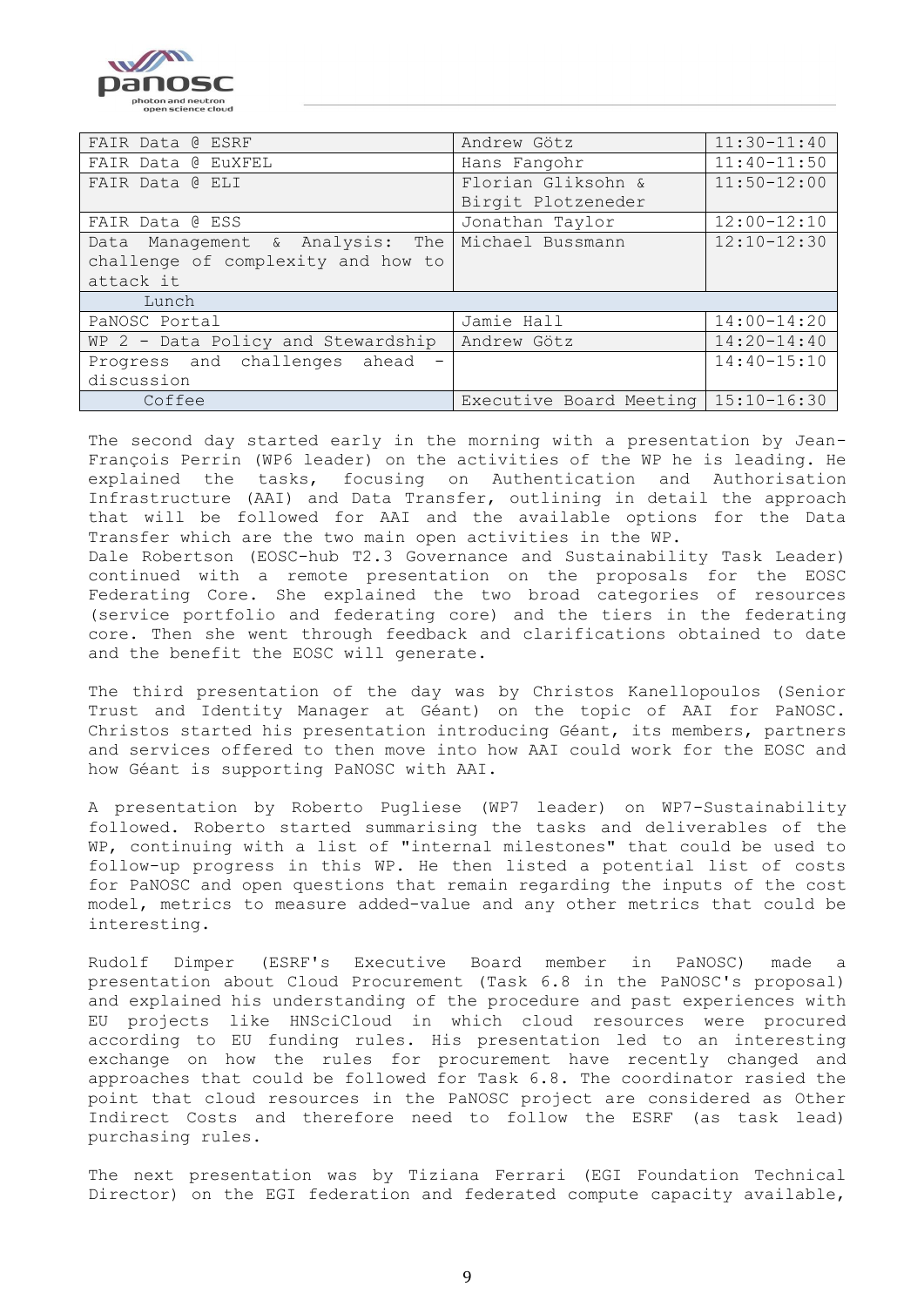

the services EGI can offer and the resources available for PaNOSC through linked third parties. She then moved on EGI's tiered architecture in EOSC and possible funding models.

After the coffee break Giuseppe La Rocca (EGI Foundation Senior User Community Support and Outreach Expert) did a presentation on Reproducible big data analytics: the EGI solution. He explained why Open Science is advantageous as it will increase publications and reproducibility. Giuseppe then introduced how the EGI solution for supporting Open Science was used in a real use case from the SeaDataNet project. In the SeaDataNet use cases, datasets were stored on the EGI infrastructure and made transparently accessible using the Onedata SW stack. The EGI Jupyter notebooks was used to analyse the SeaDataNet datasets and plot the surface temperatures of the Black and the Baltic seas.

Thomas Rod (WP8 leader) presented an update on the WP8 Staff & User Training. He showed the different tasks, the approach that will be followed and resource distribution between partners for WP8, including planned workshops and a video by Linda Udby (Associate Professor at the Niels Bohr Institute) on how e-neutrons.org works (e-neutrons will be renamed and the platform reused for PaNOSC).

Brian McMahon from the International Union of Crystallography(IUCr) talked about how the FAIR principles are understood for crystallography and the fact that data in science has a very large scope (covering raw data, annotations, referenced data, processed data, etc.). Brian then explained the Crystallographic Information Framework and the variety of data managed by it.

The presentation of FAIR @ ESRF was made by Andrew Götz (WP2 leader and PaNOSC Project Coordinator). He focused on an example of Open Science at the ESRF, showcased the progress in implementation of the Data Policy in ESRF's beamlines, metrics (datasets curated, experiments with open data, experiments to be released from embargo, etc.), the data repository, elogbook, archiving and workshops partially sponsored by PaNOSC (OASYS school, HDF5).

Hans Fangohr (WP4 leader) presented FAIR data at European XFEL (EuXFEL), showing where the EuXFEL is regarding FAIR data and how PaNOSC work will help. Hans also explained work done towards FAIR, including research of container based solutions for deployment and archival of software environments, interactive widgets embedded in Jupyter Notebooks, collections of analysis recipes in notebooks, and contributions to open source packages such as introduction of virtual data sets to the Python interface to HDF5 files.

Florian Gliksohn and Birgit Plotzender (ELI staff and PaNOSC contributors) shared the stage to present FAIR data at ELI. The presentation started with Florian introducing ELI, its facilities, the principles that will underpin the future data policy of the soon-to-be established ELI ERIC and challenges ahead to implement it. Birgit continued the presentation and reflected on the balancing act of keeping both scientists and users "happy", ensuring reliability and efficiency in the areas of data acquisition, transfer and data analysis working. She gave a few examples of on-going developments and challenges at ELI Beamlines.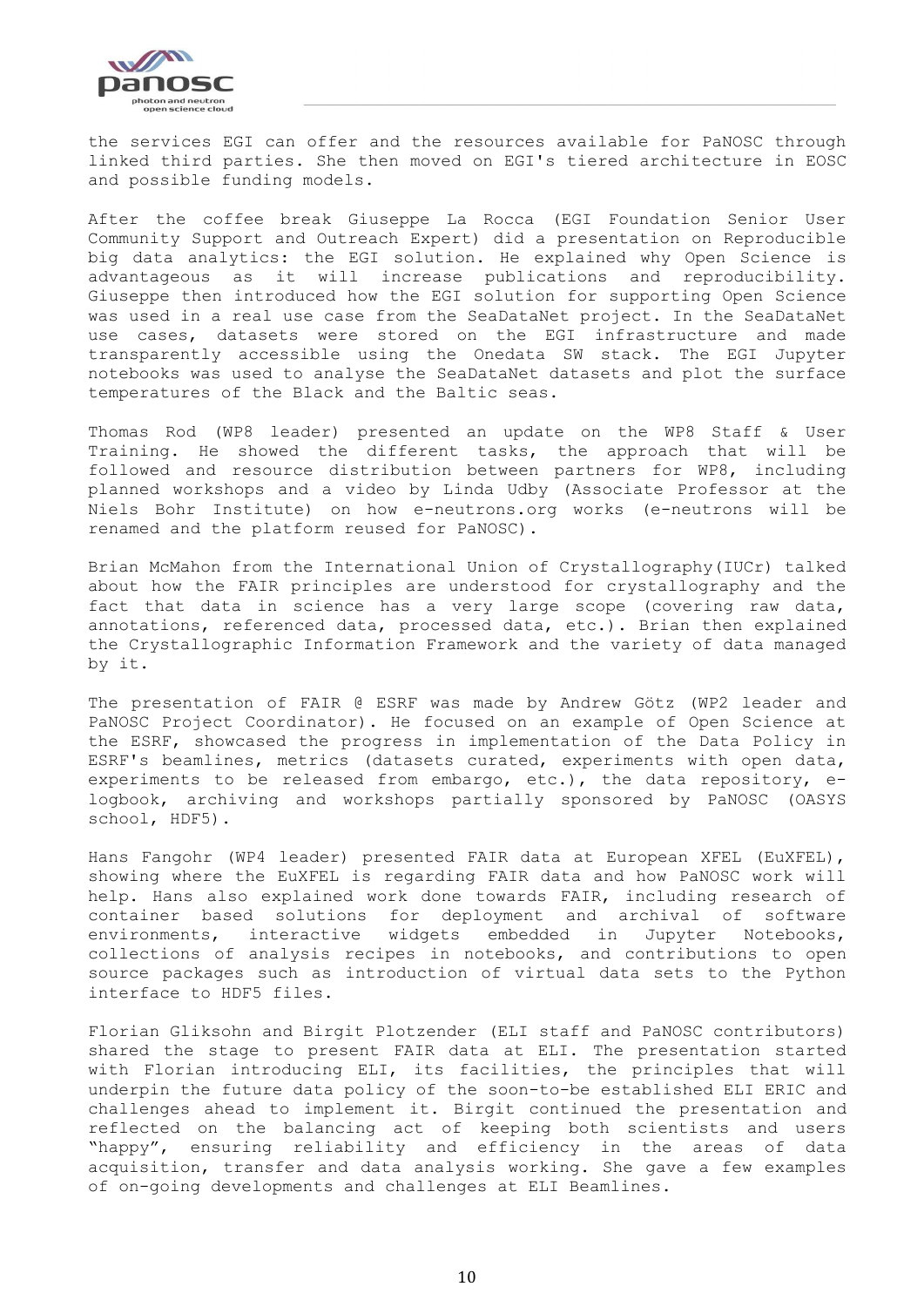

FAIR data @ European Spallation Source is the presentation that followed by Jonathan Taylor (ESS Executive Board member for PaNOSC) and Tobias Richter (WP3 leader). The current situation of ESS was explained, its data policy, data catalogue, logbooks and a recent workshop on Data Curation.

The last presentation before the lunch break was by Michael Bussmann (spokesperson for Data Management and Analysis at Helmholtz), titled Data Management & Analysis: The challenge of complexity and how to attack it. Michael introduced the Helmholtz Association and gave some examples of challenges faced due to very high volumes of data, pointing out that data reduction will become more and more important.

Jamie Hall (PaNOSC Contributor from ILL) made a presentation about the PaNOSC Portal he has been working on after the lunch break. This portal will be a common interface to access services offered through WP4 (Jupyter Notebooks and remote desktop environments), with AAI provided by WP6 and capabilities to search data provided by WP3. He explained how it could be deployed, architecture approaches that could be followed and current work being done.

Andy Götz (WP2 leader) presented a status report on the WP2 Data Policy and Stewardship. He reminded the audience of the objectives, tasks, deliverables and KPIs for the WP, updated on GDPR, FAIR organisations that could help us and updated everyone on the Data Policy Framework at PaNOSC's RIs, including best practices and data management plan templates.

The presentations were followed by a closed session of the Executive Board.

#### <span id="page-10-0"></span>**Workshops during day 3 and 4**

The third and fourth days of the PaNOSC Annual Meeting were closed work sessions:

#### <span id="page-10-1"></span>WP2 session

The first day of the WP2 session focussed on the update of the PaNdata data policy framework. This is one of the main deliverables of WP2. The whole day was spent revising and updating the existing framework. The PaNdata framework has been very successful and has been adopted by 15 photon sources as the basis for their data policy. In view of this result the WP2 members decided not to rewrite the PaNdata data policy framework from scratch but to revise and update it to take into account developments in scientific data management since 2010 (mainly FAIR and GDPR) and experience from the partners in adapting the framework. The session was very efficient and by the end of the first day a first draft was almost completed. The working document is available on the PaNSOC google drive here:

<https://drive.google.com/open?id=1e3KtN0agkKWEK1DtEEw1KW2l9Ne9Odkj>

The next steps for the PaNOSC data policy framework are:

- polish this draft and submit it for the Milestone due end of November 2019
- share the draft with all partners in PaNOSC and ExPaNDS for their feedback,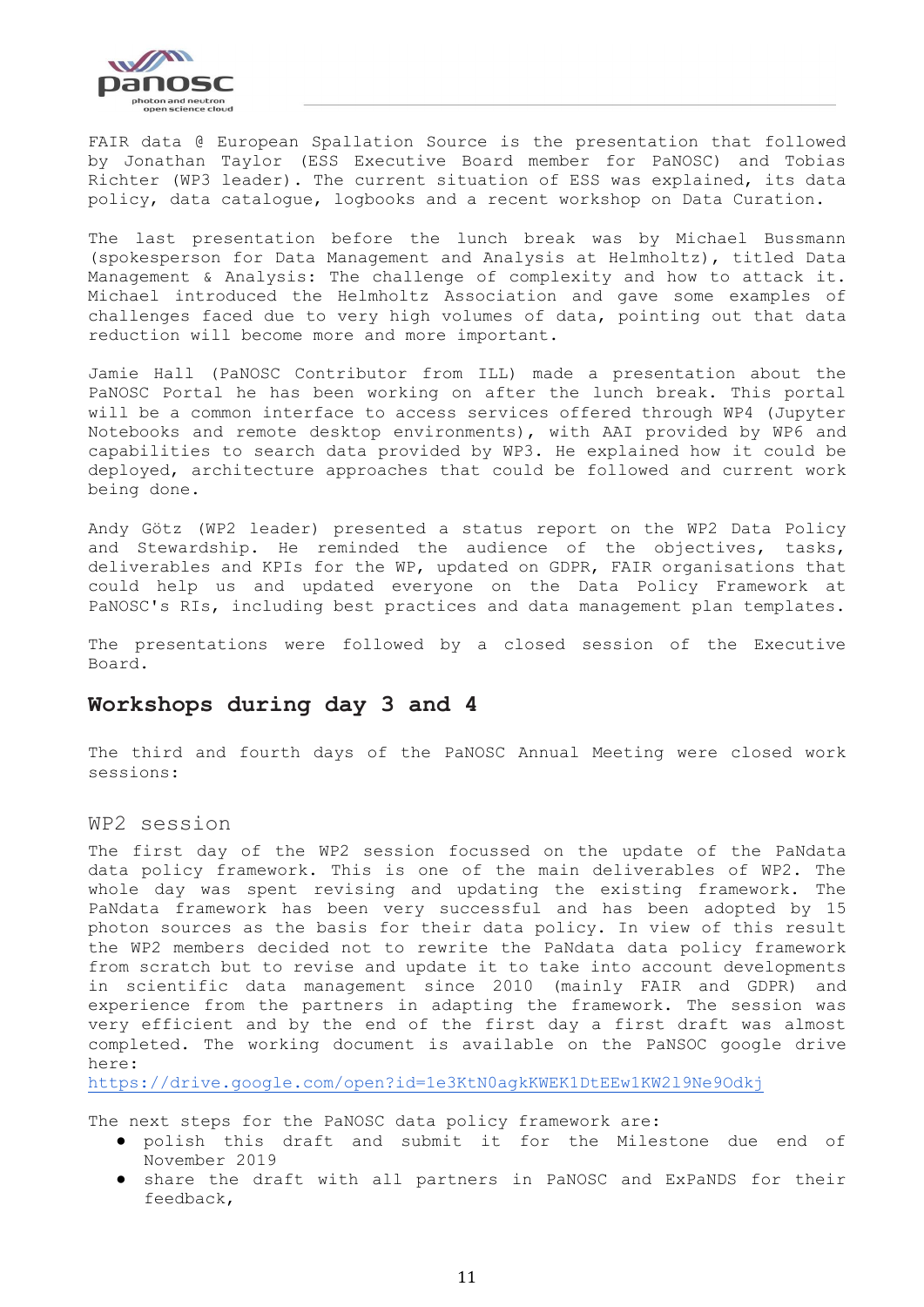

- do a comparison of draft with the FAIR recommendations to ensure that all those which need to be covered are covered
- submit the draft to FAIRsFAIR and other data policy experts for their feedback

Day 2 of the WP2 session of the PaNOSC annual meeting focused on Data Management Plans (DMP). Heike Görzig (IT Specialist in DMPs at Helmholtz-Zentrum Berlin) presented the work she has been doing in DMPs, showcasing a tool that could be used to build DMPs for an experimental proposal. Her presentation kicked-off an interesting exchange of opinions and experiences at different sites regarding DMPs, knowledge the users have about the data volumes that they will generate, how proposals for beamtime are processed, etc.

At the end of the session there was consensus that:

- more can and should be done regarding DMPs at RIs
- users do not always have all the information for a DMP at the time of submitting the proposal
- users often will require support from RI's staff in order to complete a DMP
- DMPs should be easy to populate and their contents machine readable
- DMPs should be used to assess the value of proposals and what to do with the data after the experiment
- the Research Data Management Organiser [\(RDMO\)](https://rdmorganiser.github.io/en/) tool by the Potsdam Institute is a promising candidate for implementing the DMP template tool in WP2.

#### <span id="page-11-0"></span>WP3 session

All partners were represented, with the exception of ESRF. ExPaNDS had representatives from PSI, HZB, STFC/ISIS and Elettra. The workshop started with updates on ongoing activities from the PANOSC partners and a ExPaNDS news, since their kick off meeting.

The draft documents for the upcoming milestones (2 external, 1 internal) have been migrated to Google Docs to finalise any input from partners and for review. The distribution of the remaining work on these was agreed and a final deadline set to mid-November. Both external milestones - on API and NeXus surveys - should be made useful for ExPaNDS partners.

On Wednesday afternoon WP3 held a joint session with WP4 and WP6 to agree on the scope for the WP4 data portal. The draft search API was found to be a good and timely fit for the WP4 implementation plans to start with a mockup of the portal. Better understand of the authentication mechanisms offered by WP6 was achieved. The initial roll out to partners should be done in time for more detailed work to fulfil the authentication needs.

Thursday morning was devoted to a closer look at the proposed federatable search API. ESS had prepared a "hackathon" style exercise to play with the API for a detailed inspection. HZB presented some ideas and wishes for the interface. Most of the relevant points were already addressed by the presented proposal. Some suggestions are being taken into account in the text iterations. In some cases the evaluation would follow.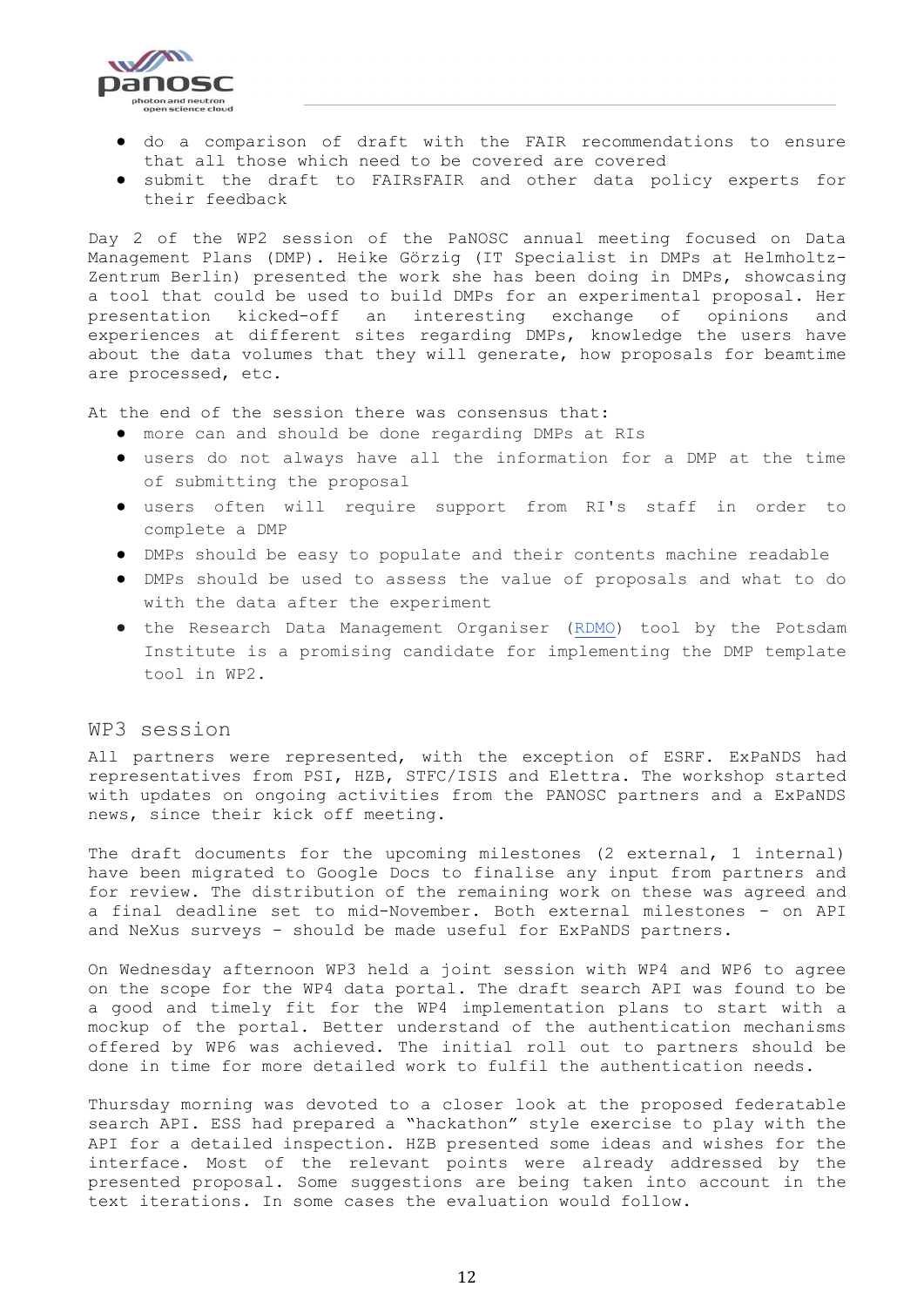

For February WP3 and ExPaNDS WP3 agreed to hold a joint meeting in Lund to disseminate the search API and establish an agreed way forward. A similar joint meeting with community science experts on the NeXus ontology is also in planning.

#### <span id="page-12-0"></span>WP4 session

The WP4 session was attended by participants from PaNOSC and a few representatives from ExPaNDS. Giuseppe La Rocca gave a detailed introduction of the EGI Notebook and Data hub vision, Jamie Hall outlined the first design and ongoing work towards the Portal, Robert Rosca and Thomas Vincent showcased a first reproducible science case study, Franz Lang described the data analysis services available at ISIS, and Carlos Reis reported on efforts to provide remote access to tools that allow exploration of hdf5 data files. These scheduled presentations were mixed with extended design discussions, brainstorming and exchange of facility specific information and requirements. Participants also took part in a joint meeting with WP3 and 6, and a separate discussion with WP8. Agreed challenges are the creation and deployment of a portal to link data search, access and exploration, and the creation of reproducible science case studies.

#### <span id="page-12-1"></span>WP6 session

The WP6 session took place the 6th of Nov and was well attended with at least one representative per partner. We focused on discussing further details about the approach to be followed for AAI set up and options open for data transfer.

Jean-François Perrin and Christos Kanellopoulos went in detail about the current situation and next steps required. The consensus during the work session is that the AAI approach suggested by Christos (adding a proxy transparent to the user then expand UmbrellaId in integrating more Identity providers like eduGAIN or ORCID, and increase the number of attributes) is feasible and would work.

Regarding the data transfer, it is not yet clear at this stage what would be the best solution for each uses cases (transfer between data centers for bringing data to analysis services, transfer in order to archive experimental data and transfer driven by users to their home lab after or during an an experiment).

Giuseppe La Rocca and Marco Simone presented the status of pilot for the transfer between data centers use case. Ian Johnson and Philippe Le Brouster explained the progress made in the realisation of the archival use cases.

It is now necessary to complete these pilots and clarify what are the costs and performance of each possible solution. Data transfer is an important area of work that needs to be solved as soon as possible.

### <span id="page-12-2"></span>WP5-WP8 session

The session took place in the morning and early afternoon of November  $6^{th}$ ,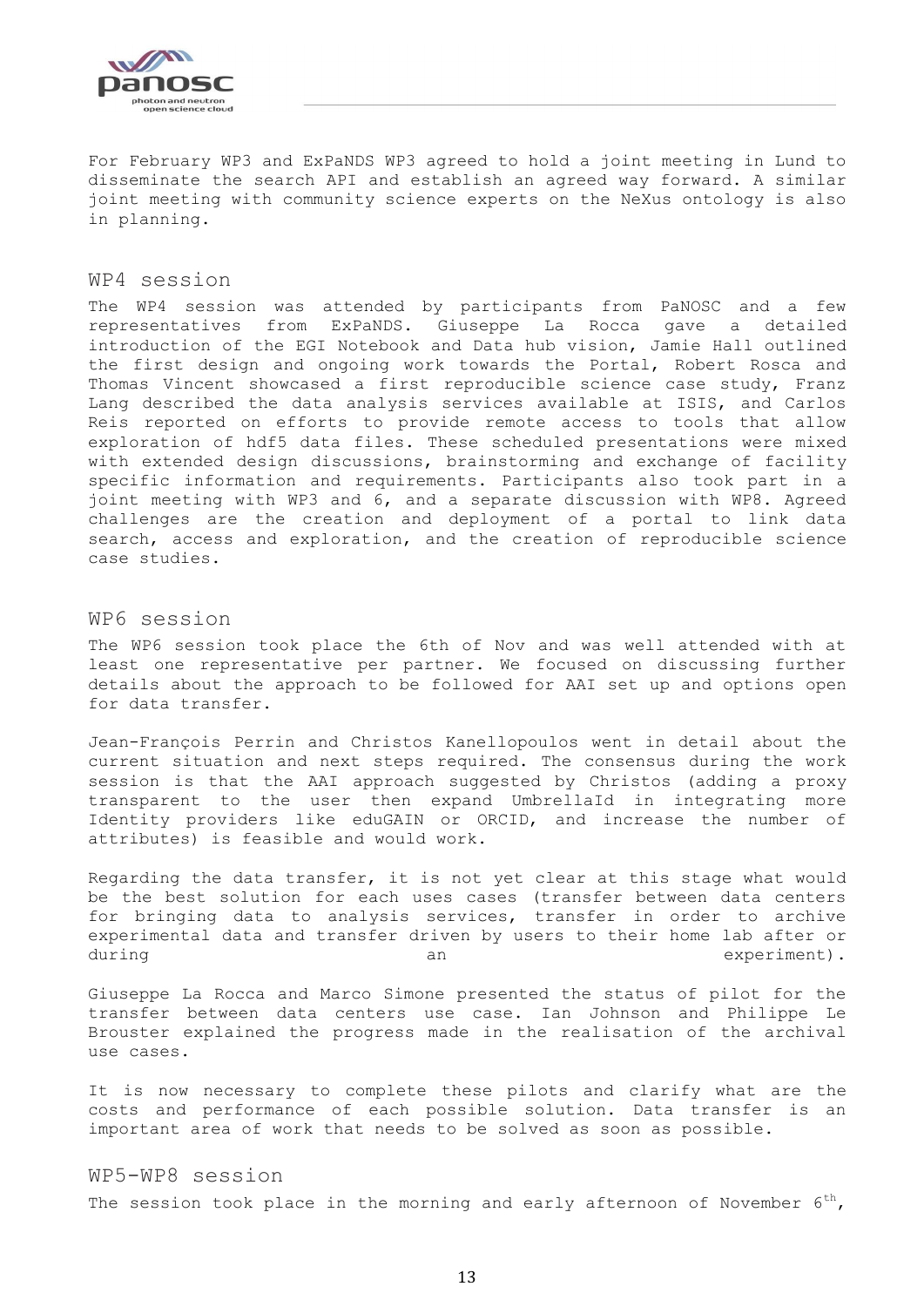

2019 and detailed minutes can be found in the PaNOSC GitHub repository at: [https://github.com/panosc](https://github.com/panosc-eu/panosc/blob/master/Work%20Packages/WP8%20User%20Training/WP4-5-8/WP5-8%20meeting%20at%202019%20annual%20PaNOSC%20meeting.md)[eu/panosc/blob/master/Work%20Packages/WP8%20User%20Training/WP4-5-8/WP5-](https://github.com/panosc-eu/panosc/blob/master/Work%20Packages/WP8%20User%20Training/WP4-5-8/WP5-8%20meeting%20at%202019%20annual%20PaNOSC%20meeting.md) [8%20meeting%20at%202019%20annual%20PaNOSC%20meeting.md](https://github.com/panosc-eu/panosc/blob/master/Work%20Packages/WP8%20User%20Training/WP4-5-8/WP5-8%20meeting%20at%202019%20annual%20PaNOSC%20meeting.md)

Aljosa Haffner and Nicoletta Carboni (CERIC-ERIC), Juncheng E (EuXFEL), Mousumi Upadhyay Kahaly (ELI) and Alexandre Stefanov, Mads Bertelsen, Peter K Willenddrup, and Thomas H. Rod (ESS) participated in the WP5-8 session.

The meeting started with a status update from Thomas H. Rod regarding WP8 followed with a discussion on how to get the right people involved from the different facilities and the issues that currently exist. According to plan, not much has been done so far, but Thomas is a bit concerned about getting the right people in place before the work package picks up and also the strong dependencies to other work packages. Commitment from scientists at ESRF and ILL are still missing, although names have been suggested. EuXFEL is committed through the WP4 leader. Although the WP4 leader was not able to participate in this meeting, a WP8 took part in a discussion with WP4 in the WP session.. The WP5 participants from ELI and CERIC-ERIC committed to also help out with developing training material for WP8. Specifically, the ELI representative also teaches at a university, which can be exploited for this work package. It was agreed to continue working on getting the right people at the facilities involved (i.e. scientists) and to organize a face-to-face meeting in the spring together with ExPaNDS. This meeting should be used to set the path forward incl. the training workshops to come. The status update on WP8 and associated discussion were followed by ESS

demonstrating the existing simulation capabilities in e-neutrons.org as well as the capabilities to run the entire data workflow from ray-tracing simulations (using McStasScript developed in WP5), over data reduction to data analysis in a Jupyter notebook (the same was demoed at the WP4 meeting).

The above demonstration was followed by presentations by CERIC-ERIC on the OASYS software, EuXFEL for SIMEX, and ELI for computational modelling applicable to ELI experiments, e.g. TDDFT. These presentations were followed by a discussion on how to best integrate simulations for the photon sources into the e-learning platform. The tentative conclusion was that EuXFEL would be pretty straightforward to integrate by using SIMEX. The synchrotrons are more complicated, but a solution could be to integrate OASYS to SIMEX, which is integratable with the e-learning platform and Jupyter technology, but more investigations are required.

#### <span id="page-13-0"></span>WP5 session

The WP5 session was attended by the following participants from PaNOSC partners: Juncheng E from EuXFEL, Mads Bertelsen from ESS and Aljosa Haffner from (CERIC-ERIC)

Juncheng E gave an introductory talk about the structure and scientific applications of SimEx, a start-to-end simulation platform for advanced photon sources. Mads Bertelsen presented an introduction to McStas, which showed its capability to simulate neutron scattering instruments and experiments. Mads also talked about his works on McStasScript, a python API for McStas users to control the simulation parameters via python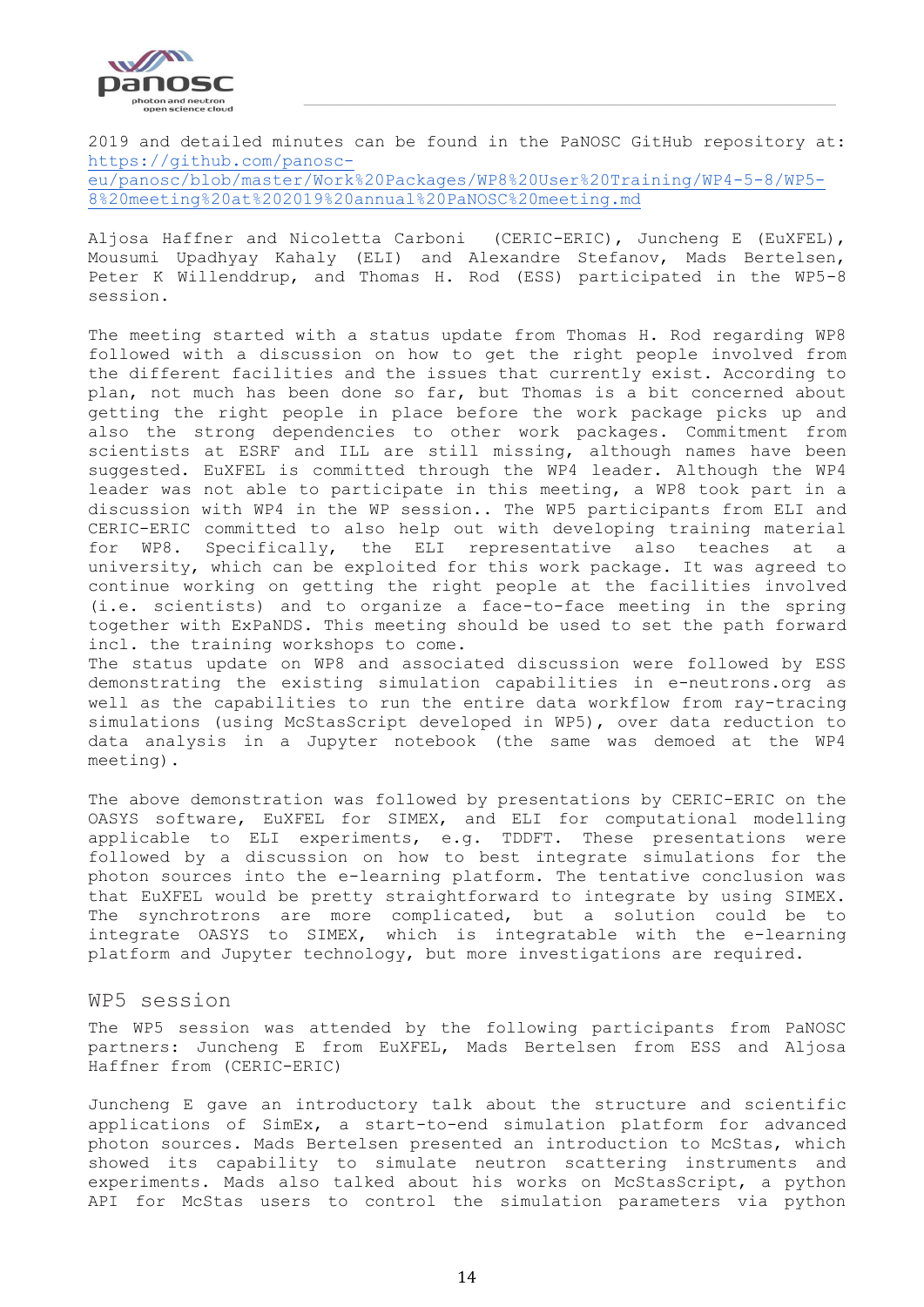

scripts rather than editing enormous C-like statements respectively. Aljosa Haffner contributed a presentation about OASYS, a synchrotron radiation beamline simulator, in the WP8-5 joint meeting. Participants discussed the possibility to integrate the synchrotron source simulation modules OASYS into SimEx. In the open discussion session, the KPIs of WP5, EOSC service integration and WP5 workshop in Q1 2020 are discussed. Participants provided comments and feedback on the collaboration and checked the upcoming tasks, milestones, and deliverables. It is agreed that the collaboration needs to be strengthened among participants. Which measures to take depends on the platform integration strategy, which requires more discussion and a clear definition.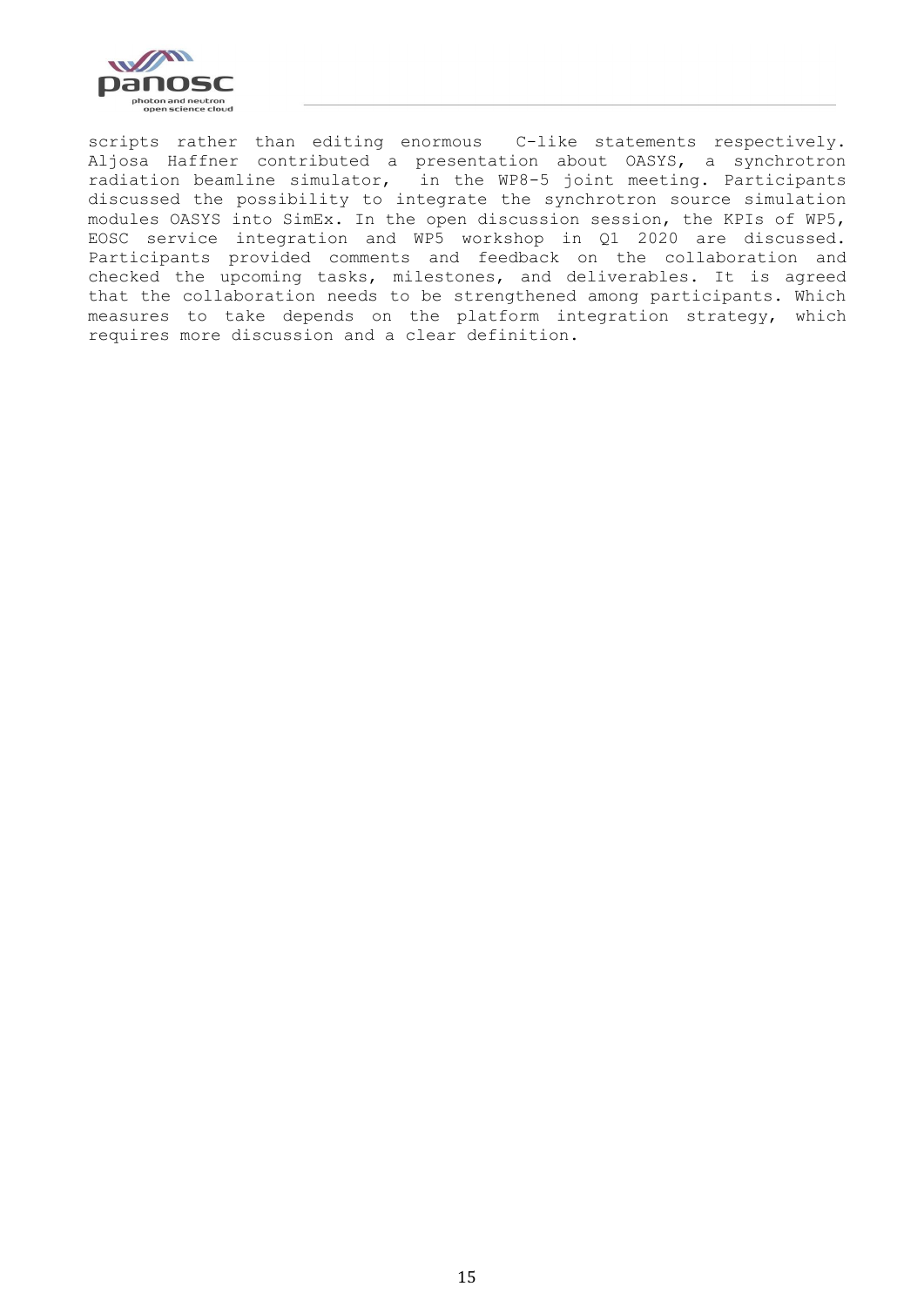

# <span id="page-15-0"></span>**Project status**

#### <span id="page-15-1"></span>**Summary of progress**

PaNOSC started on 1st December 2018 and will execute for four years until 30th November 2022 with a grant of 11 957 187€ from the European Commission

So far PaNOSC has submitted all the deliverables and milestones that were due.

Some PaNOSC partners have struggled to recruit staff for working on the different WPs, but the situation is improving over time as posts are filled. Answers to an internal questionnaire showed that WP leaders are not worried at this stage about their capacity to work on the project and to deliver according to the grant agreement.

#### <span id="page-15-2"></span>WP1 - Management progress summary

During the first year of execution of PaNOSC, the WP1 team has been busy ensuring that communication is working between all work packages and partners and the project is fully operational, in particular:

- Organising the Project Management Committee meetings and issues notes of them
- Maintaining mailing lists
- Encouraging the use of the issue log in GitHub, reviewing it often
- Reminding partners of upcoming deliverables and milestones
- Supporting PaNOSC collaborators as/when required
- Interacted and informed the Executive Board of the project status
- Produced an internal list of milestones in order to better track progress of each WP
- Produced a set of initial KPIs, refined and improved during the annual meeting and that will be put in place very soon
- Produced an internal financial report to compare actual and forecast expenditure levels
- Engaged with ExPaNDS and established areas for collaboration between projects
- Ensured PaNOSC representatives attend EOSC and FAIR related events

All partners remain engaged in the project and actively collaborate with each other while delivering as per grant agreement.

<span id="page-15-3"></span>WP2 - Data Policy and Stewardship progress summary The main progress achieved so far is:

- analysis of the landscape of existing data policies of PaNSOC partners and externally
- contact with the EOSC FAIRsFAIR project and selection of one of the PaNSOC data repositories (ESRF) for certification as FAIR
- sporadic meetings on data policy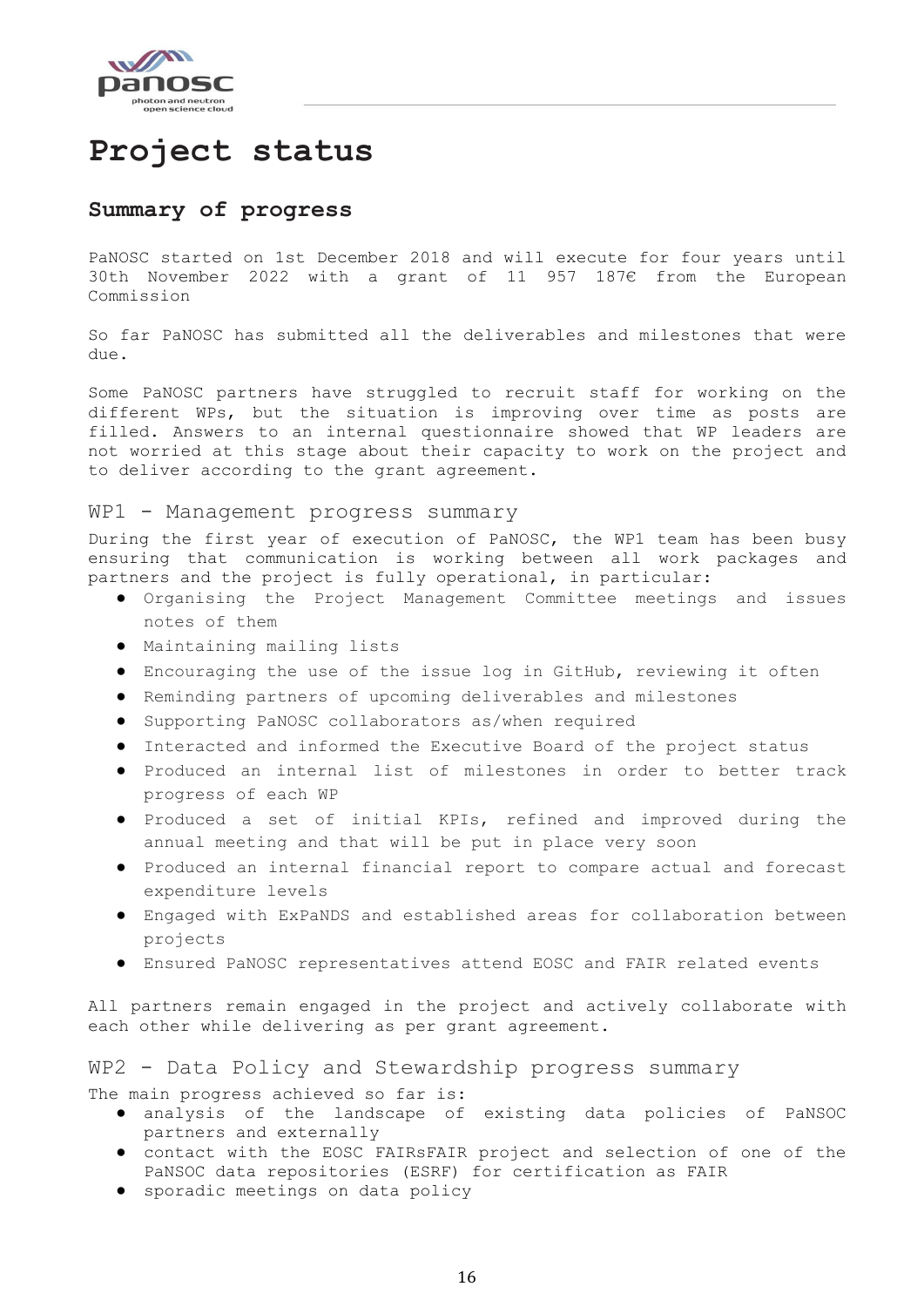

- first draft of the PaNOSC data policy framework (Milestone 2.1)
- analysis of the DMPs landscape and needs and agreement to try the DMP tool from the Potsdam Institute RDMO <https://rdmorganiser.github.io/en/>

#### <span id="page-16-0"></span>WP3 - Data Catalog Services progress summary

The ramp up of activities is more or less in line with the planned schedule for the work package. The initial tasks revolve around aligning the goals between partners, identifying the solutions needed and the best technical options. This work is on a good way after the first year and did not require the full resources needed in the upcoming implementation phase. The integration of ExPaNDS into the plans was unforeseen. This "sister" project is aiming to adopt many of the deliverables, like the search API as part of its own success strategy. While this adds some amount of resources, it may also lead to an extended discussion and decision phase as the two project may need to enter another alignment phase.

The first of the two tasks that have started in the first year addresses the datalogue exposure to EOSC, namely the deployment of a metadata harvesting endpoint at all partners, as well as the development of a search API that can be federated and offers domain specific search capabilities. Here the landscape of existing solutions at partners has been surveyed and options identified (for the harvesting) or drafted up from scratch (search API). Everything is going according to plan.

The second active task, around the NeXus metadata schema, has also started with a survey of current practises at partner facilities. The preliminary results of the survey was that a fully automatable and complete mapping of metadata would not be needed in order to achieve a useful search dictionary of terms. There has also been a drive to get more partners involved in the decision making around the NeXus file format by joining the NeXus International Advisory Committee (NIAC). ELI has joined the NIAC, so that now half of the facilities have a representative there.

#### <span id="page-16-1"></span>WP4 - Data Analysis Services progress summary

WP4 is focused on remote data analysis using the Jupyter ecosystem and remote Desktop technology. All facilities have embarked on the provision of these services; some have functional remote desktop services (of different types) and JupyterHubs, others are in the prototype stage. Significant amount of work has started - jointly with Work Package 3 - to design a portal from which such data analysis services can be started.

These infrastructure activities are supported by a range of activities to support remote data analysis, including access and exploration of data in hdf5 files, exploring suitability of containers for reproducible software environments, and starting the packaging of software into containers. We have started to gather scientific use cases which will serve as the prototype examples for remote data exploration.

#### Challenging points include

(i) Research facilities have created their own data, metadata, computing and data analysis infrastructures over years and decades. In this project and partly in this work package, we try to homogenise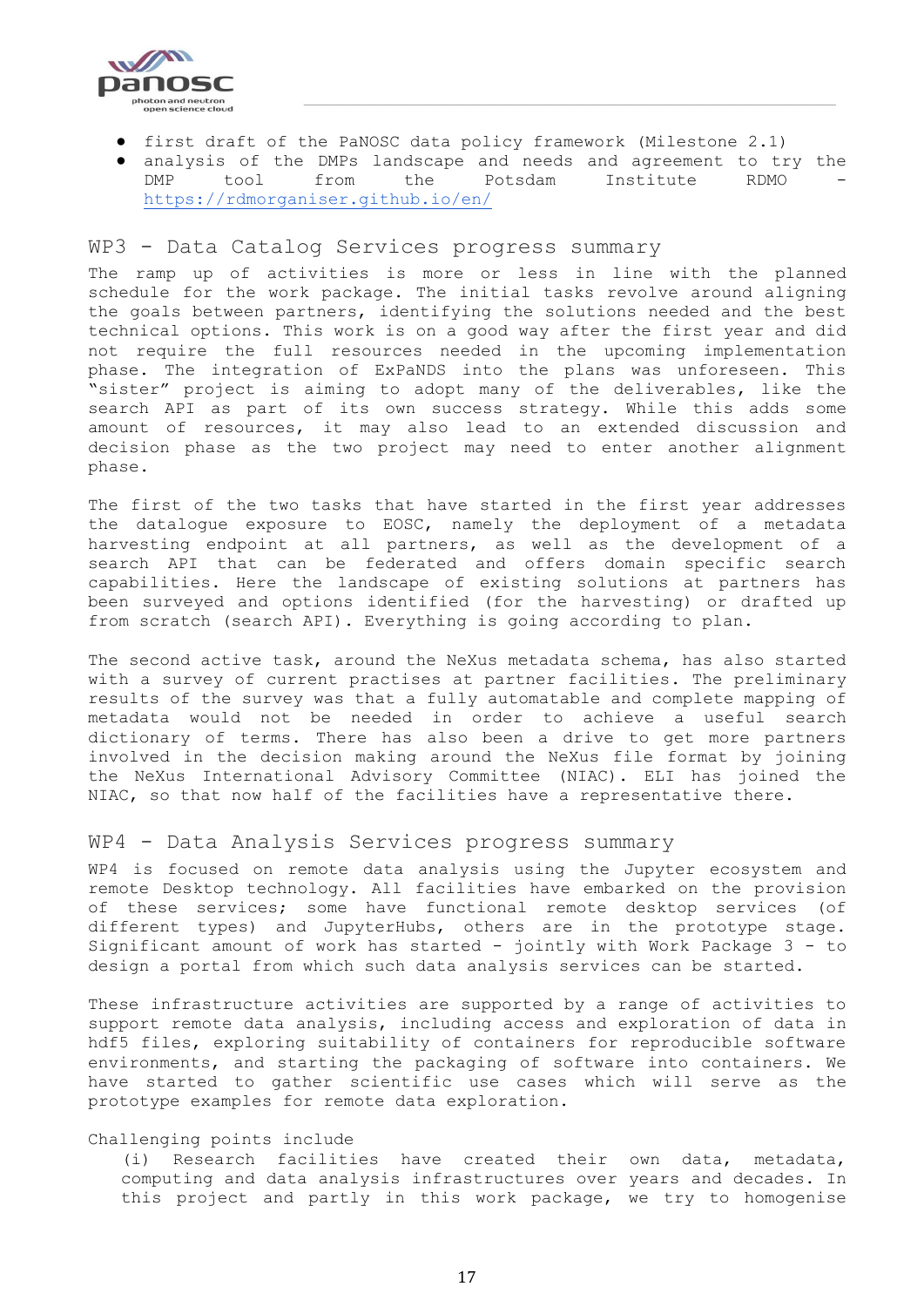

some of this with comparatively limited resources; we thus need to be realistic about what can be achieved.

(ii) We are working towards the EOSC which is somewhat undefined. We are thus designing solutions for constraints that are somewhat unknown, while trying to prepare each facility to connect to these solutions. Given the EOSC project, there is no way around this but it poses somewhat unusual project management challenges. On the positive side, we can engage in iterative refinement with key players of EOSC hub, such as EGI.

(iii) We are driving technology ahead that is slightly ahead of the main stream data management culture: many scientists are not aware of FAIR data or do not see this as sufficiently important to seriously engage with this. We aim to put together FAIR and reproducible scientific use cases as a demonstrator, and it is unclear how many scientists we can successfully engage at this stage.

(iv) A challenge will be to develop and deploy a portal that can connect and be integrated with the different infrastructures of each institution.

#### <span id="page-17-0"></span>WP5 - Virtual Neutron and X-ray Laboratory progress

#### summary

WP5 is on track to fulfill the milestones and deliverables as planned. The planned MS5.1 was completed earlier this year and D5.1 is under review by the management committee. However, the long-lasting hiring problem still existed. Task 5.2 has not reached the expected state due to the absence of the task leader from ESRF and 5.3 may also be behind schedule due to the same hiring problem in ILL.

#### **Hiring:**

EuXFEL: Juncheng E has joined EuXFEL to work on WP5 in July 2019. Carsten Fortmann-Grote has left EuXFEL on Feb. 28, 2019, and now works as a 10% part-time employee of PaNOSC since May 01, 2019. ESRF: No hirings currently. ESS: Mads Bertelsen started as a postdoc on Jan. 01. CERIC-ERIC: Aljosa Hafner started from Jun. 17. ELI: Mousumi Upadhyay Kahaly started from Apr. 01. ILL: No hirings currently.

#### **Milestones and deliverables:**

● **MS5.1 - Simulation codes in PaNData Software Catalog**

The simulation API SimEx was added to the Pandata Software Catalogue in fulfillment of PaNOSC milestone MS5.1 in April 2019. All other software packages which are foreseen to be employed in WP5 had already been added to the Pandata Software Catalogue, previously.

● **D5.1 - Prototype simulation data formats as openPMD domain specific extensions including example datasets**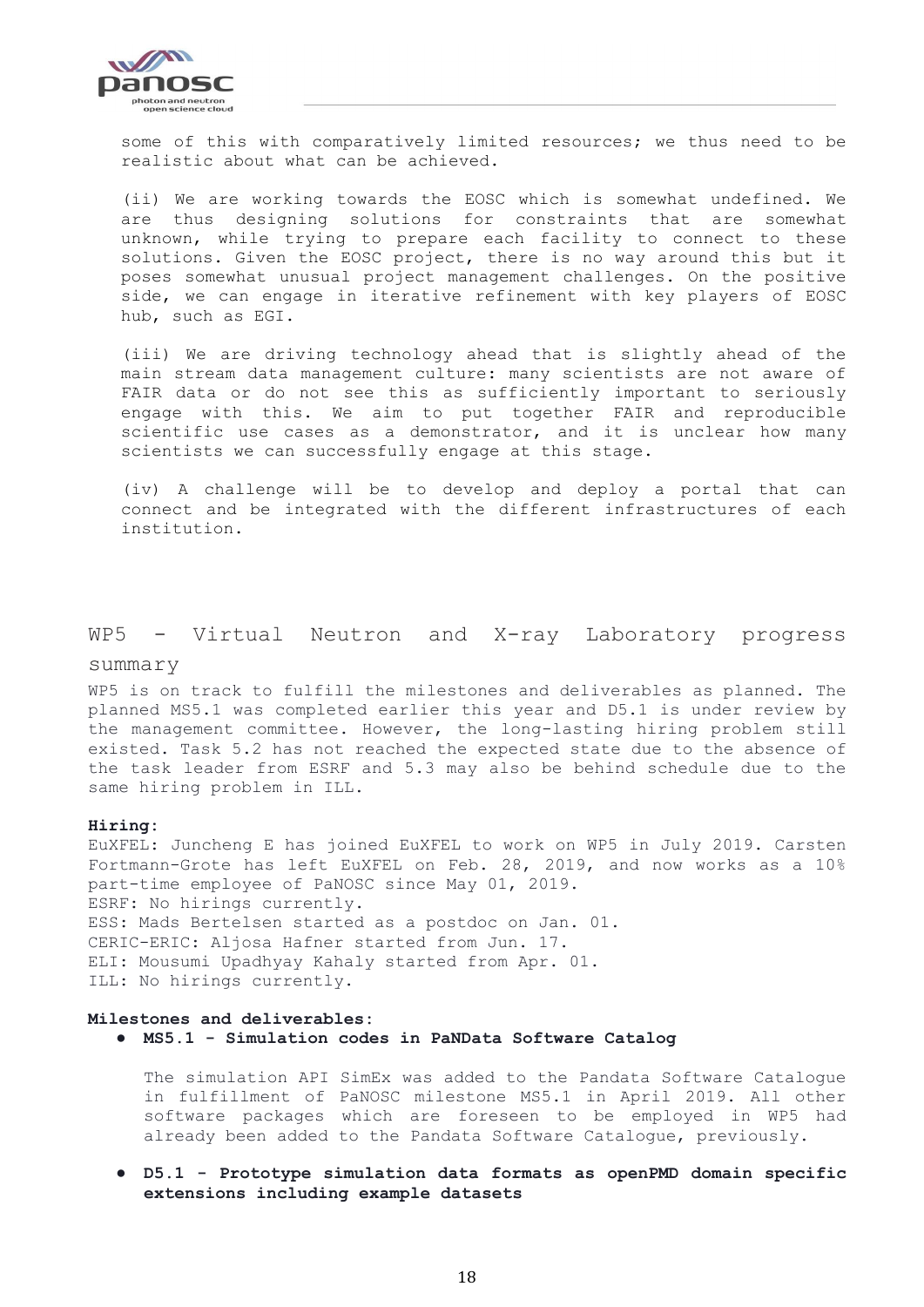

OpenPMD [\(https://github.com/openPMD/openPMD-standard\)](https://github.com/openPMD/openPMD-standard) is a standardized hierarchical organization of (meta)data for fields and particles. It is independent of file format and provides the extensibility to support application-specific domain extensions. As one important step to reach the interoperability between different modules as well as the harmonization of the APIs, the standards of openPMD domain extensions for various parts of start-to-end simulation for photon and neutron simulations are drafted for:

- Molecular Dynamics Simulation (Juncheng, EuXFEL)
- Coherent Wavefront Propagation (Carsten, EuXFEL)
- Neutron raytracing (Mads, ESS)
- Photon raytracing (Aljosa, CERIC-ERIC)

The detailed descriptions of these domain extensions can be found in the drafted D5.1 report, which was submitted to the management committee for the first review in November.

#### **Internal PaNOSC collaboration:**

#### ● **With WP4:**

A weekly coordination meeting at EuXFEL has started because of the willing to combine experimental data and simulation inside userfriendly application frameworks. The latest topic is to analyze simulation results with methods provided in WP4 to check the data format compatibility between WP4 and WP5.

#### ● **With WP8:**

The WP8 leader Thomas Rod has a strong link with WP5 through WP5 VTC meeting. On the WP5-8 joint meeting in the annual meeting, WP5 and WP8 exchanged information with each other.

#### **Next step:**

A WP5 workshop for WP5 members and related other PaNOSC WP members to have a stronger collaboration in early 2020 is under preparation.

Juncheng from EuXFEL is working on the developments of SimEx required by T5.1 and D5.2, and also the WP5 workshop preparation planned in early 2020.

Mads from ESS is working on the python interface to McStas, which is now named MacStasScript (https://github.com/PaNOSC-ViNYL/McStasScript. ). The jobs are important to fulfill the requirements of Task 5.4 and Deliverables 5.2 and 5.3.

Aljosa from CERIC-ERIC is learning and using OASYS, which is an essential part of T5.2 and T5.3.

<span id="page-18-0"></span>WP6 - EOSC Integration progress summary

#### **AAI**

In July 2019, after a year of specification and preparation work, the UmbrellaID management formally approved the introduction of eduTEAMS in the UmbrellaID infrastructure, the extension of the number of users' attributes and more generally welcomed the collaboration with GÉANT. In September 2019, GÉANT set up the eduTEAMS instance of UmbrellaID. We are currently integrating a limited set of pilot services using both SAML and OpendID Connect protocols.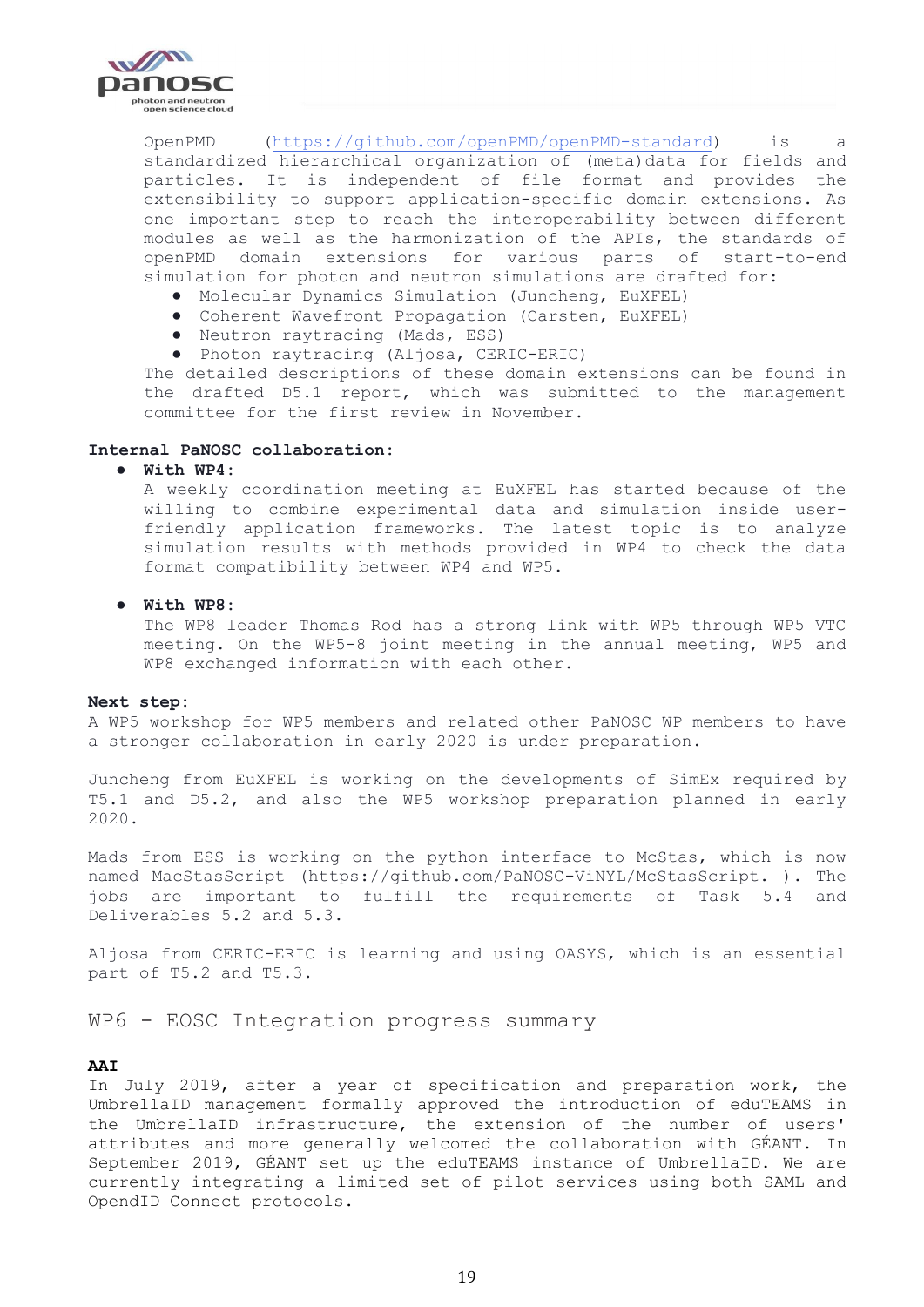

By the end of 2019, information should be provided to the service providers of the community in order to complete the transition to the new infrastructure by February 2020, before extending the list of IdPs to eduGAIN and ORCID.

#### **Data transfer**

*Remote Data analyses using Jupyter notebook services of another provider* To support pilot activities in WP6, EGI jointly organized, with the ESCAPE and XDC H2020 projects, a Data Management Workshop. During this workshop Data Management<sup>1</sup> experts introduced the solutions that are developed (or will be developed) in the context of these projects. As a result of this workshop WP6 members identified three different scenarios for helping scientists of a data facility to perform remote data analysis using Jupyter notebook service provided by a third-party provider.

EGI, CERIC-ERIC and CESNET-MCC are progressing with the allocation of the resources and the set-up of the infrastructure for supporting the Data transfer pilot based on the Onedata software stack.

The infrastructure for supporting this pilot is currently composed of:

- no.1 instance of OneZone hosted at CESNET-MCC with 2 vCPU cores, 16GB of RAM and 80GB of local disk.
- no.1 instance of Oneprovider with LUMA at CERIC-ERIC with 16 vCPU cores, 32GB RAM, 40GB+ local disk. This oneprovider will export some datasets in read-only mode via NFS, LUMA service xpmaps local user account to Onedata global account.
- no.1 Kubernetes Cluster + Helms to host the users' Jupyter notebooks (configuration in progress).
- no.1 instance of Oneprovider hosted at CESNET-MCC with a cache to process the CERIC-ERIC datasets (configuration in progress).

By the end of the year (2019) the pilot should be open for intensive tests. These evaluations will allow to understand the benefits and limits of such model.

#### <span id="page-19-0"></span>WP7 - Sustainability progress summary

WP7 is on track to fulfill the milestones and deliverables as planned. Task 7.1 has produced a stakeholders database as foreseen in the planning (MS7.1). The database of stakeholders will be used to involve stakeholders and get feedback via targeted questionnaires and interviews. The feedback from stakeholders will allow us to address the other tasks. An operational version of the database will be available by the end of 2019. For the end of 2019 we foresee to define also the survey platform. The "Stakeholders for Photon and Neutron Community EOSC" report due for May 2020 is currently in preparation.

Task 7.2 "Metrics and cost for the Photon and Neutron community EOSC" has started as planned. We are currently working at the analysis and development of a cost model and to the definition of metrics for the evaluation added value of the services provided to the community. The defined metrics will be computed by facility information management systems like PUMA (used at ILL), VUO (used at CERIC-ERIC) and others.

i<br>L

<sup>1</sup> <https://indico.egi.eu/indico/event/4698/>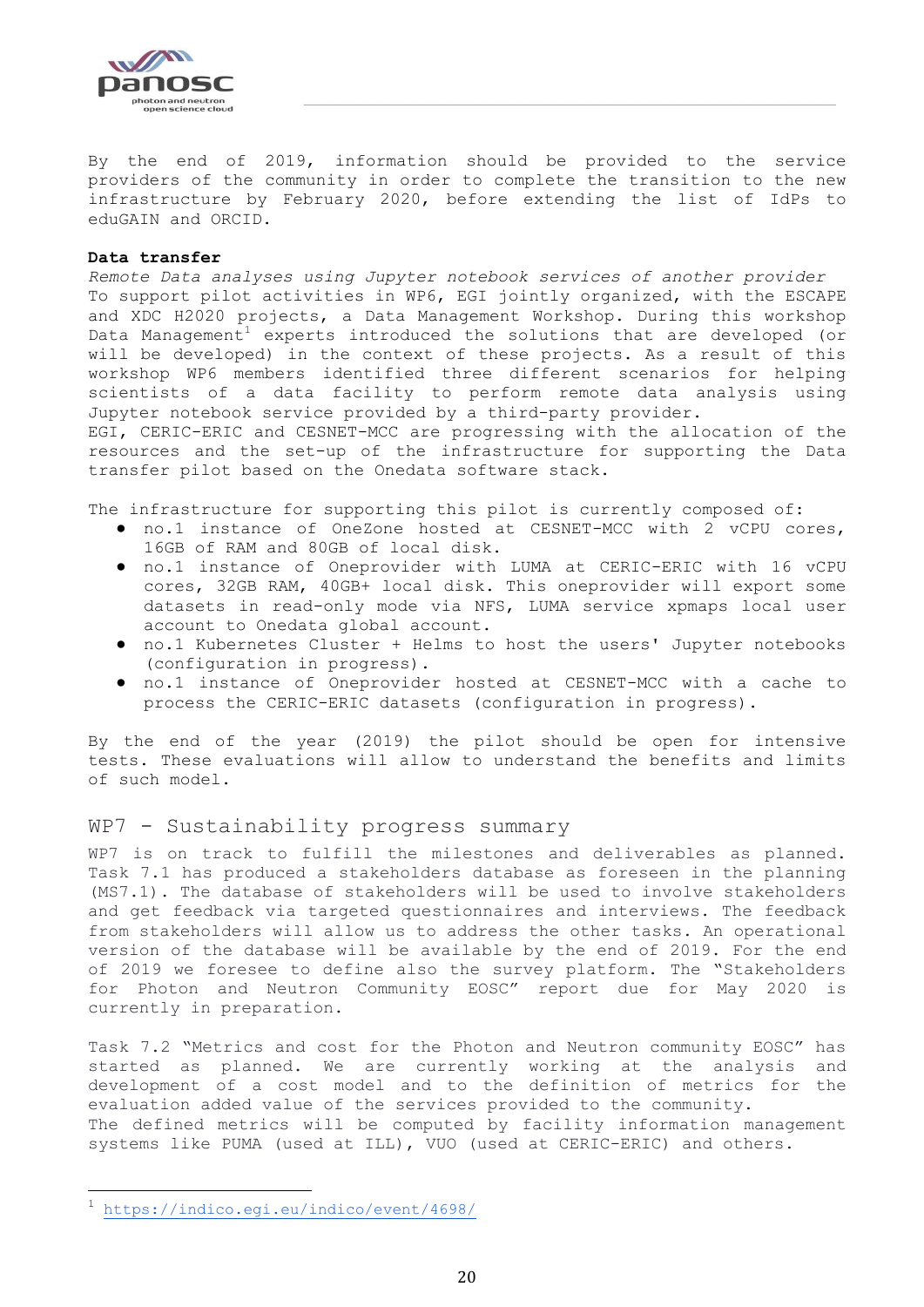

According to the project plan Task 7.3 "Business model for Photon and Neutron EOSC" will start in December 2019 and Task 7.4 "Sustainability plan for the Photon and Neutron EOSC" will start in 2020. A critical aspect of the current development in WP7 is the definition of clear and auditable costs model of the PaNOSC infrastructure capable of clearly distinguish the costs of building, maintaining the infrastructure including personnel, hardware, consumables and travels, taking into account also the effects of the Moore Law which reduces the costs of the hardware but also increase the efficiency of detectors which in turn increase space requirements. The cost model should be able to include the contributions coming from different initiatives funded by diverse agencies.

Another critical aspect is the definition of metrics that clearly evaluate the impact of and measure precisely and irrefutably the added value of the PaNOSC infrastructure. In other terms it is not sufficient to count the number of publications produced by the research infrastructure and monitor its evolution in time as this cannot be completely attributed to the implementation of the PaNOSC. On the contrary data reuse requests to open data sets clearly measure something that is solely due to the PaNOSC infrastructure. Such complexity cannot be faced without an iterative process that progressively refines the proposed models and metrics with the feedback received from the stakeholders. The next step is hence to engage with stakeholders to get their input and feedback. We are developing a questionnaire about cost and metrics to send to the stakeholders to collect feedback and improve our proposals.

WP7 needs to participate in the EOSC Sustainability Working Group to contribute feedback from the PaNOSC community. The EOSC-Hub has requested WP7 to help produce a cost-benefit study of the EOSC.

#### <span id="page-20-0"></span>WP8 - Staff and User Training progress summary

According to the plan, only Task 8.1 has formally started. Task 8.1 is about migrating the e-neutrons.org to ESS and change the domain name to also accommodate for photons. Initial steps have been taken in this direction, but most of the effort will be put into Q1, 2020. Due to only Task 8.1 being in progress, the work so far has almost solely been performed by ESS, which has had weekly meetings in 2019. ESS has seconded Linda Udby, Associate Professor at University of Copenhagen and Research Engineer Peter K. Willendrup at Technical University of Denmark in order to assist with the development of the e-learning platform. Dr. Udby and Mr. Willendrup are the major developers of e-neutrons.org that will form the basis for the e-learning platform in PaNOSC.

Beginning with 2020, the other facilities will start to become involved, most noticeably ELI, and there are also dependencies to other work packages. It is therefore critical at this point to get the other facilities and the right people at those facilities (e.g. scientists) involved. This has been discussed at a video conference in October and at the WP5-8 and WP4 sessions at the annual meeting. Minutes from the video conference and the WP5-8 session can be found in the GitHub repository at the following links, respectively:

[https://github.com/panosc](https://github.com/panosc-eu/panosc/blob/master/Work%20Packages/WP8%20User%20Training/MeetingMinutes/2019-10-10_VC.md)[eu/panosc/blob/master/Work%20Packages/WP8%20User%20Training/MeetingM](https://github.com/panosc-eu/panosc/blob/master/Work%20Packages/WP8%20User%20Training/MeetingMinutes/2019-10-10_VC.md) [inutes/2019-10-10\\_VC.md](https://github.com/panosc-eu/panosc/blob/master/Work%20Packages/WP8%20User%20Training/MeetingMinutes/2019-10-10_VC.md)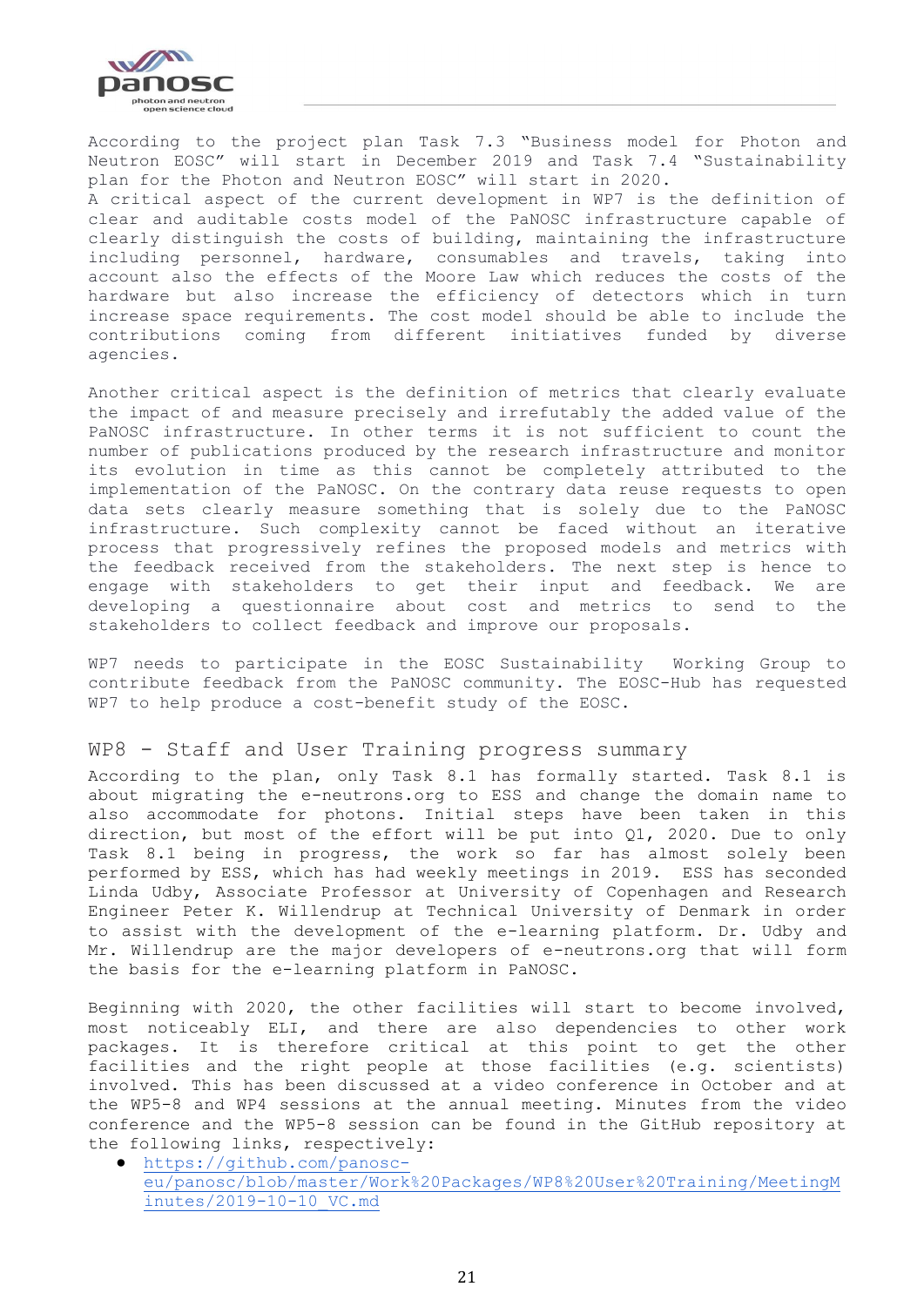

#### ● [https://github.com/panosc](https://github.com/panosc-eu/panosc/blob/master/Work%20Packages/WP8%20User%20Training/WP4-5-8/WP5-8%20meeting%20at%202019%20annual%20PaNOSC%20meeting.md)[eu/panosc/blob/master/Work%20Packages/WP8%20User%20Training/WP4-5-](https://github.com/panosc-eu/panosc/blob/master/Work%20Packages/WP8%20User%20Training/WP4-5-8/WP5-8%20meeting%20at%202019%20annual%20PaNOSC%20meeting.md) [8/WP5-8%20meeting%20at%202019%20annual%20PaNOSC%20meeting.md](https://github.com/panosc-eu/panosc/blob/master/Work%20Packages/WP8%20User%20Training/WP4-5-8/WP5-8%20meeting%20at%202019%20annual%20PaNOSC%20meeting.md)

Representatives from ILL and ESRF are still missing, but both facilities have reaffirmed their commitment to the work package.

Although Task 8.1 is the only task in progress, discussions related to the other tasks have taken place, specifically on how to integrate Jupyter and simulations for the photon sources into the e-learning platform. Solutions have been identified (see e.g. minutes from WP5-8 session at the annual meeting), but more investigations are required to confirm that they are indeed viable solutions.

The WP8 leader participated in the ExPaNDS kick-off meeting and had a dedicated session with members of the analogue work package in ExPaNDS. It was agreed to align effort going ahead and to begin collecting information about existing teaching material in the P&N community. This has been initiated at a GitHub page in the PaNOSC GitHUb repository; [https://github.com/panosc](https://github.com/panosc-eu/panosc/blob/master/Work%20Packages/WP8%20User%20Training/TrainingMaterials/urls.md)[eu/panosc/blob/master/Work%20Packages/WP8%20User%20Training/TrainingMateri](https://github.com/panosc-eu/panosc/blob/master/Work%20Packages/WP8%20User%20Training/TrainingMaterials/urls.md) [als/urls.md](https://github.com/panosc-eu/panosc/blob/master/Work%20Packages/WP8%20User%20Training/TrainingMaterials/urls.md)

The plan going ahead is to start to have monthly meetings with all partners and to organize a face-to-face meeting for the spring 2020 jointly with PaNOSC and with representatives for all partner facilities. Only ESS and ELI have major efforts in WP8, whereas the other partners have nine person months of effort or less dedicated to WP8. ELI tentatively plans to recruit a person for WP8 in addition to using existing staff.

#### <span id="page-21-0"></span>WP9 - Outreach and Dissemination progress summary

During the 1<sup>st</sup> year of the project, all planned deliverables in WP9 have been submitted on time, and namely:

#### ● **D9.1 – PaNOSC Communication and Dissemination Plan**

The document is confidential and made available on the PaNOSC drive used to share confidential documentation. It includes both the communication strategy and its implementation plan, identifying actions, tools and target groups addressed, according to the project's stage of implementation, e.g., linking the communication with the task(s) in progress.

The list of stakeholders has been identified in coordination with WP7 – Sustainability. Below is a graphical representation of the audiences to be addressed and to engage with for the whole duration of the project.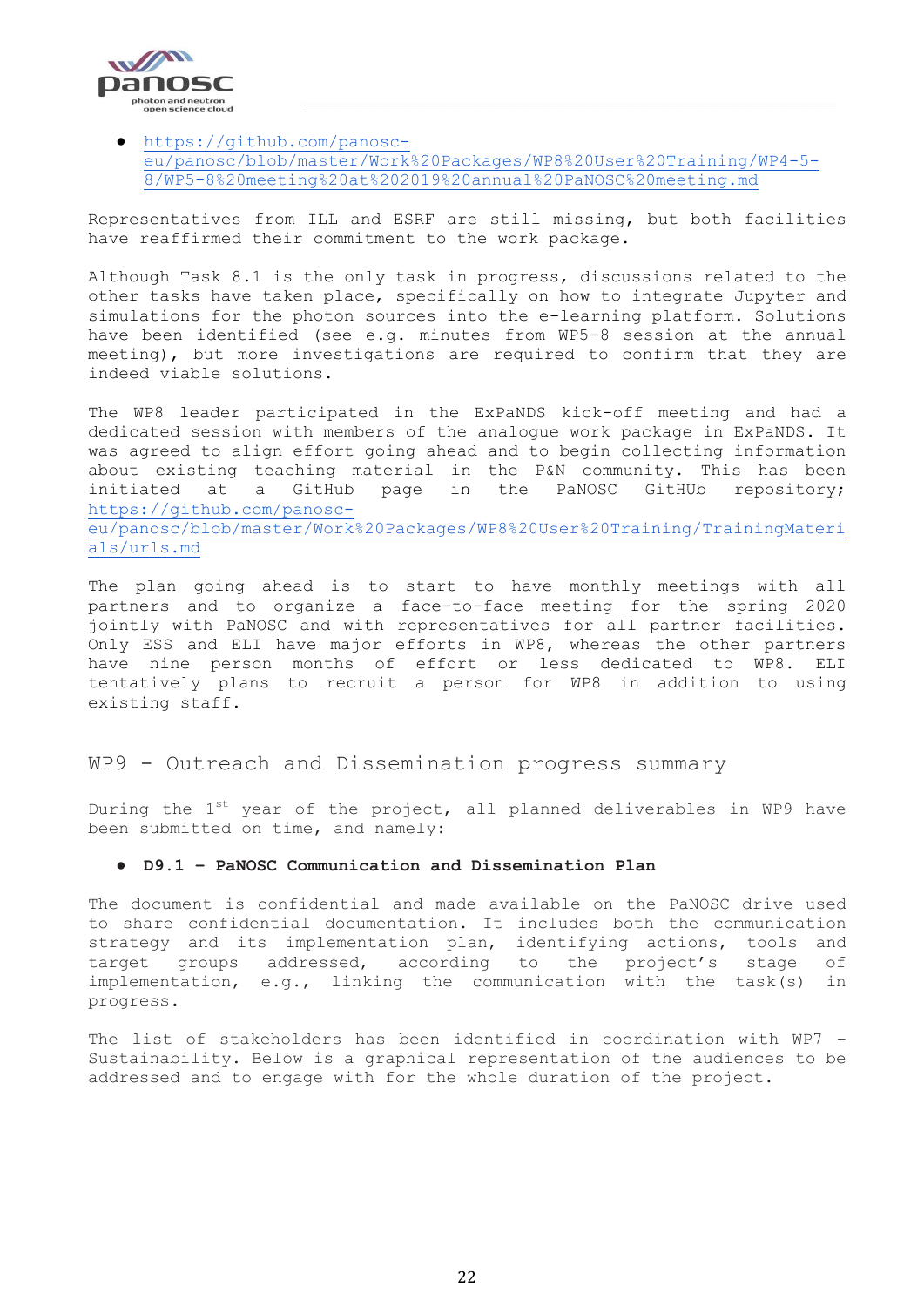



#### *Figure 2: PaNOSC stakeholders*

#### ● **D9.2 – PaNOSC website**

Published in June 2019, the PaNOSC website has been populated with content in all sections, with the exception of those which need other deliverables to be published first. This is the case of the training material, or of all the services under development for federated data search, data analysis and data storage, as well as for simulation of scientific experiments.

New sections of the website have been created in the  $2<sup>nd</sup>$  half of the year,  $i.e.$ :

- **Video** section, including video-interviews with representatives from the EOSC / PaNOSC community [>](https://www.panosc.eu/video/)> <https://www.panosc.eu/video/>
- Women in Science section, including articles and/interviews with women scientists, managers and/or software developers involved in the construction of the EOSC or in practicing open science >[>](https://www.panosc.eu/women-in-science/) <https://www.panosc.eu/women-in-science/>
- **Presentations** section >> <https://www.panosc.eu/presentations/>
- **Events' calendar** >> <https://www.panosc.eu/events-calendar/>
- **User meetings' calendar** (not public) shared with PaNOSC and ExPaNDS contributors, to have an overview of the events to be attended in order to engage with the PaN research community.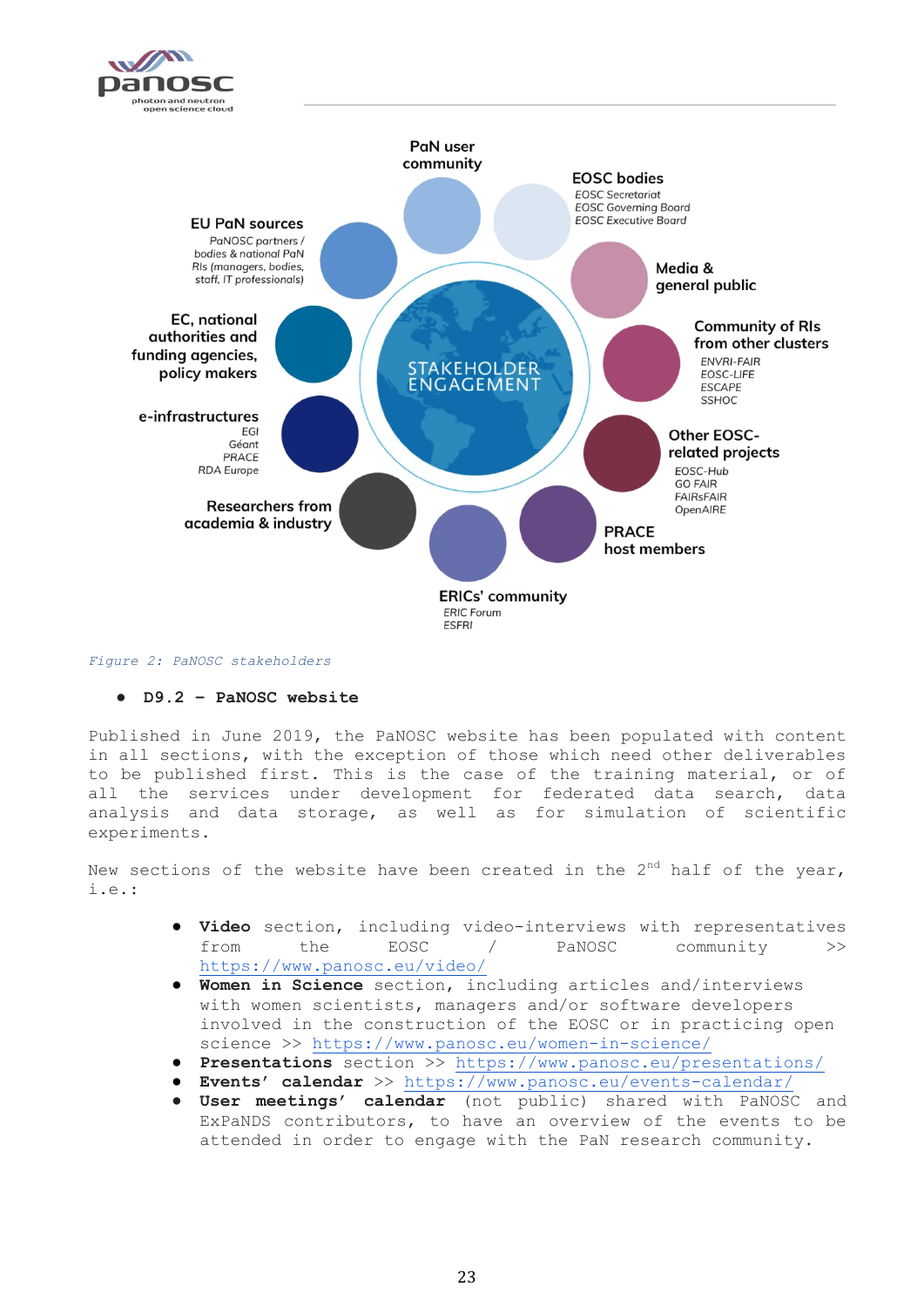

#### ● **D9.3 – PaNOSC repository for internal communications**

Tools for internal communications have been set up at the early start of the project, to ensure a proper flow of information within the partnership, and the storage of the working documents and deliverables produced throughout the project:

- ➔ **GitHub repositories** to store project's docs and manage the project and its team:
	- ➢ PaNOSC (https://github.com/panosc-eu/panosc), on common issues and general info about PaNOSC
	- ➢ Issues (https://github.com/panosc-eu/panosc/issues), for discussion on all PaNOSC issues.

Other repositories:

- ➔ **Google Drive and Docs** to store and share working documents, and to edit them collaboratively.
- ➔ **CERIC drive** to store and share confidential documents related to the project.
- ➔ **PaNOSC on Confluence** >[>](https://confluence.panosc.eu/) [https://confluence.panosc.eu](https://confluence.panosc.eu/)

#### **OTHER ACTIVITIES IN WP9:**

In 2019, we collaborated with the EOSC Secretariat for the realization of a video released during the session "Open Science is the new normal" held at the Research & Innovation Days organized in Brussels on 24-26 September by the European Commission. PaNOSC testimonials in the video included:

- Alessa Gambardella (Rijksmuseum Amsterdam / ESRF user)
- Jonathan Taylor (European Spallation Source ESS / PaNOSC team)
- Aljoša Hafner (CERIC-ERIC / PaNOSC team)

The full video interviews with Aljoša Hafner and Alessa Gambardella on the benefit of open science and open data for the scientific community have been produced in the frame of PaNOSC and published on the project's online channels (website and social media). More interviews with PaNOSC contributors will be published in the upcoming months.

The experience with the EOSC Secretariat has favoured collaboration with other clusters in communicating the advantages and value-added of the EOSC. In the frame of PaNOSC, similar and new initiatives fostering interaction between EOSC projects are foreseen in the future.

External communication tools implemented and materials realized include:

- Social media channels (Twitter: @panosc eu / YouTube: PANOSC EOSC  <https://www.youtube.com/channel/UC7ULx4C4OCbKlpAp0Xtd4wQ>
- Rollups <http://bit.ly/2CVmBYr>
- Posters <http://bit.ly/2OjCb5i>
- Graphic templates for powerpoint presentations, posters, rollups, badges
- Events (see table below)

| LIST OF ATTENDED EVENTS |             |                 |  |  |  |
|-------------------------|-------------|-----------------|--|--|--|
| EVENT'S NAME            | <b>DATE</b> | <b>LOCATION</b> |  |  |  |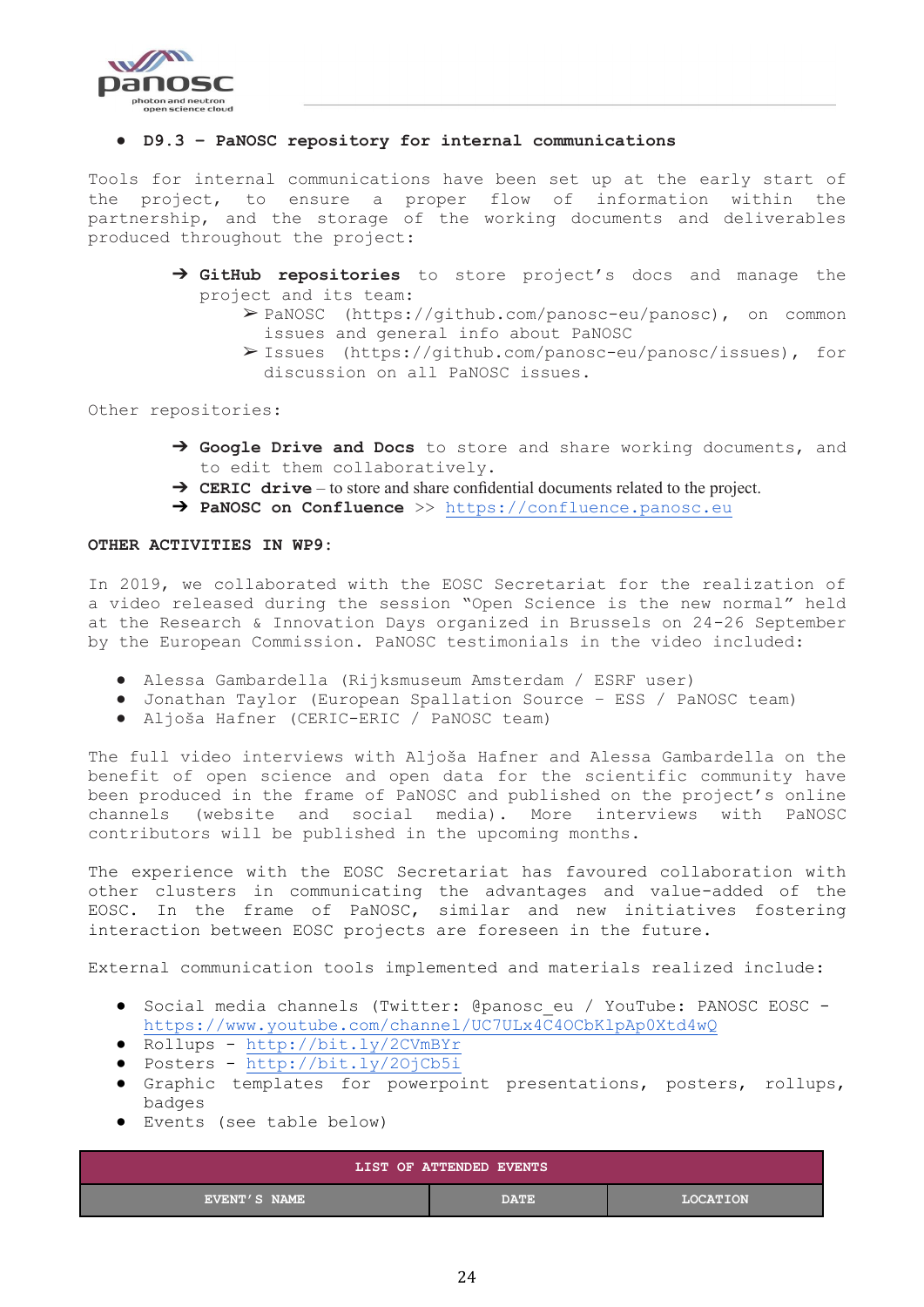

| ESFRI RIs and EOSC Workshop                        | 30 January 2019                | London - UK                                                 |  |
|----------------------------------------------------|--------------------------------|-------------------------------------------------------------|--|
| ESCAPE kick-off meeting                            | 7-8 February 2019              | Annecy - France                                             |  |
| FAIRSFAIR kick-off meeting                         | 14-15 March 2019               | Amsterdam<br>The<br>$\sim$<br>Netherlands                   |  |
| EOSC-hub week                                      | 10-12 April 2019               | Prague - Czech Republic                                     |  |
| EGI Conference                                     | 6-8 May 2019                   | Amsterdam<br>The<br>$\overline{\phantom{0}}$<br>Netherlands |  |
| LEAPS-IT, CalipsoPlus + UmbrellaID                 | 13-15 May 2019                 | PSI, Villigen<br>Switzerland                                |  |
| EOSC-hub week                                      | 10-12 April 2019               | Prague - Czech Republic                                     |  |
| EGI Conference                                     | 6-8 May 2019                   | Amsterdam<br>The<br>$\sim$<br>Netherlands                   |  |
| LEAPS-IT, CalipsoPlus + UmbrellaID                 | 13-15 May 2019                 | PSI, Villigen<br>Switzerland                                |  |
| "Dashboarding with project<br>Jupyter"<br>workshop | 3-6 June 2019                  | Paris - France                                              |  |
| Jupyter for Science workshop                       | 11-13 June 2019                | Berkeley - USA                                              |  |
| Joint EOSC project meeting                         | 9-10 September 2019            | Brussels - Belgium                                          |  |
| 2 <sup>nd</sup> LEAPS plenary meeting              | $18 - 20$<br>November<br>2019  | PSI, Villigen<br>Switzerland                                |  |
|                                                    | LIST OF ORGANIZED EVENTS       |                                                             |  |
| EVENT'S NAME                                       | <b>DATE</b>                    | <b>LOCATION</b>                                             |  |
| 1 <sup>st</sup> PaNOSC OASYS School                | 14-16 May 2019                 | Grenoble - France                                           |  |
| WP3 kick-off meeting                               | May 2019                       | Copenhagen - Denmark                                        |  |
| WP4 kick-off meeting                               | 25-26 June 2019                | $Schenefeld - Germany$                                      |  |
| HDF5 European Workshop for Science and<br>Industry | $17 - 18$<br>September<br>2019 | ESRF, Grenoble - France                                     |  |
| WP3 face-2-face meeting                            | $18 - 19$<br>September<br>2019 | ILL, Grenoble - France                                      |  |
| h5py code camp                                     | $19 - 20$<br>September<br>2019 | ESRF, Grenoble - France                                     |  |
| PaNOSC 1 <sup>st</sup> Annual Meeting              | 4-7 November 2019              | CERIC-ERIC,<br>Trieste<br>Italy                             |  |

Also, one publication specifically about PaNOSC goals, progress and expected outcomes was accepted at ICALEPCS19. The publication, "Enabling open science for photon and neutron sources" is available at this link >> [http://icalepcs2019.vrws.de/papers/tubpl02.pdf.](http://icalepcs2019.vrws.de/papers/tubpl02.pdf) A more comprehensive list of contributions by PaNOSC representatives at ICALEPCS19 can be found here: [https://www.panosc.eu/news/first-panosc-publication-released-at](https://www.panosc.eu/news/first-panosc-publication-released-at-icalepcs19/)[icalepcs19/](https://www.panosc.eu/news/first-panosc-publication-released-at-icalepcs19/)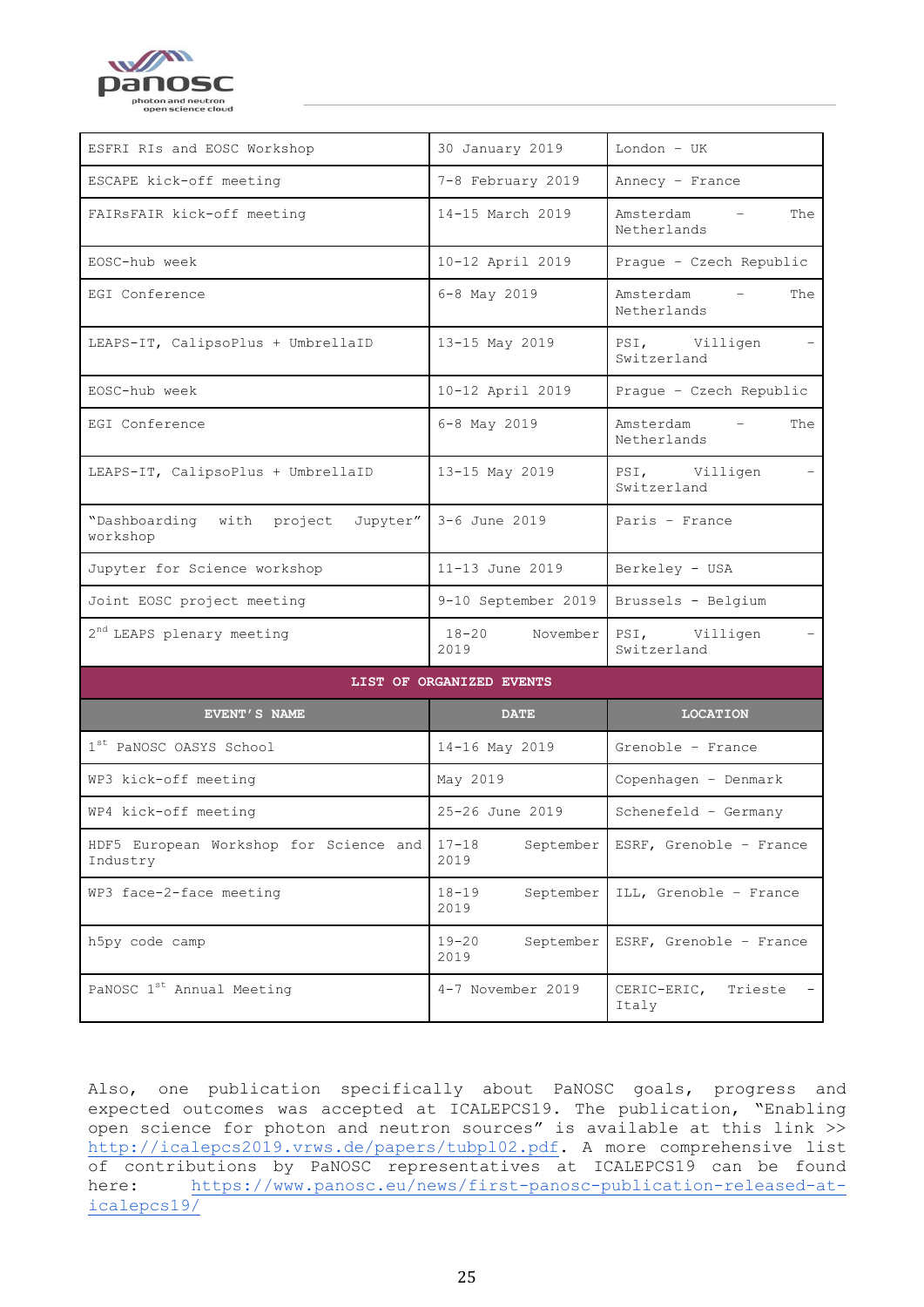

To ensure PaNOSC and ExPaNDS are aligned in their communication, a set of joint actions have been identified and implemented since ExPaNDS' kick-off in September 2019:

- Share of deliverables and useful resources for communications/outreach
- Common mailing list, with all communications/press officers from PaNOSC and ExPaNDS partners, to exchange news, info about events and projects' advancements, useful resources, etc.
- Use of a joint common events' calendar
- Mutual support on social media
- Mutual promotion of results, events and activities of both projects
- Joint use of the e-learning platform developed in PaNOSC WP8 (once available)
- Joint planning of similar events (e.g., Jupyter workshops or similar)
- Joint attendance of user meetings to raise awareness about the projects, and to involve and engage potential and future users of tools / technologies / services developed in the frame of the two projects.

The work in WP9 has proceeded in strong link with all other WPs, and namely:

- **WP1 – Management.** Regular exchanges have taken place with the project coordinator, also through participation in meetings of the Project Management Committee
- **WP2 – Data Policy and Stewardship.** Commitment in WP9 is expected once the PaNOSC data policy framework will be updated (M18), and the guidelines for DOIs, long term archiving and FAIR data, GDPR and other legal aspects of federating data, will be created (M24).
- **WP3 – Data Catalogue / WP4 – Data Analysis Services / WP5 - Virtual Neutron and X-ray Laboratory (VINYL).** Activities for the promotion of the meetings, workshops and events organized in the frame of the various WPs have been carried out in WP9, through the realization of graphic material, the publication of news posts, and their distribution via the partners' newsletters and online channels, including social media. When required, follow up activities have taken place, to inform the stakeholders about the outcomes in the different WPs, and to distribute training material when available.
- **WP6 – EOSC integration.** An action has started, to highlight and disseminate an important result achieved in the WP, i.e. the integration of UmbrellaID with Gèant eduTEAMS. Further collaboration between WP6 and WP9 is expected later on in the project's implementation, once integration of PaNOSC services into the EOSC will start.
- **WP7 – Sustainability.** WP9 has supported the work in WP7 for the identification of stakeholders. Stronger links will be set once deliverables in WP7 will need to be disseminated.
- **WP8 – Staff and User Training.** The action for collecting training material at PaN facilities has just started, by contacting lecturers at the past Hercules schools. Further commitment in WP9 is expected for the promotion of the e-learning platform, of training events, courses and material.

#### <span id="page-25-0"></span>**Comparison between actual and planned project status**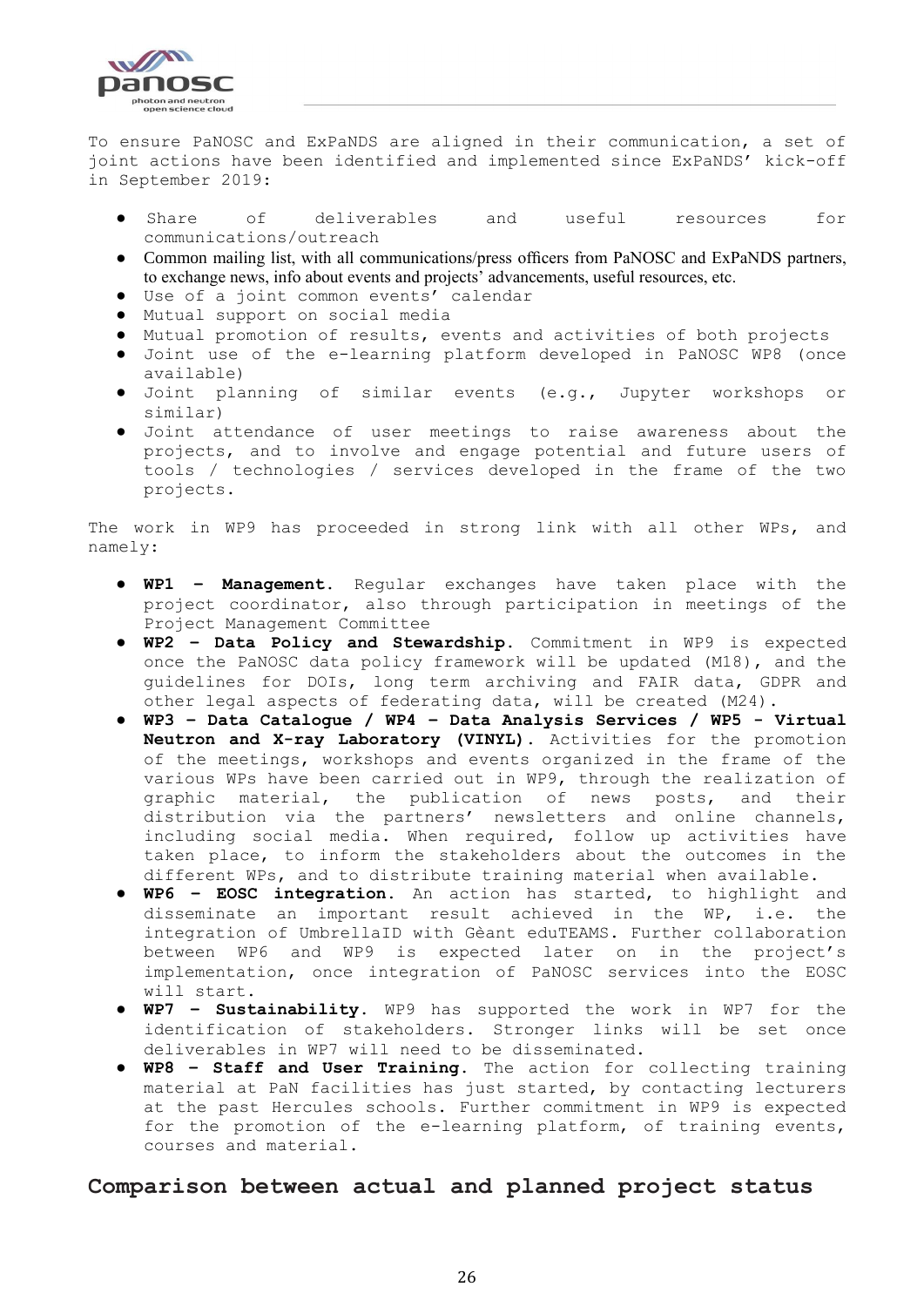

As of 13th of November 2019:

- All due deliverables have been submitted
- All due milestones have been submitted
- All partners are engaged in the project
- Partners are underspending
	- o This is understood to be the case due to lead times for recruitment
- All tasks due to start have started

PaNOSC is therefore in a good position to start its second year of execution and will surely submit high quality deliverables on time that will make a difference to the EOSC and the PaNOSC users community.

#### <span id="page-26-0"></span>**Risks**

The risks identified during the proposal stage were reviewed and assigned owners during the first few months of project execution. Since then, there has not been much activity in the risk management area.

The Executive Board provided detailed guidelines for risk management that will be implemented during the second year of execution for the project.

#### <span id="page-26-1"></span>**Changes**

PaNOSC does not foresee changes to the project planning or allocation of resources/funding between partners at this stage, however continuous monitoring of the project will continue to ensure that if the situation requires changes to the project these are controlled and the stakeholders informed.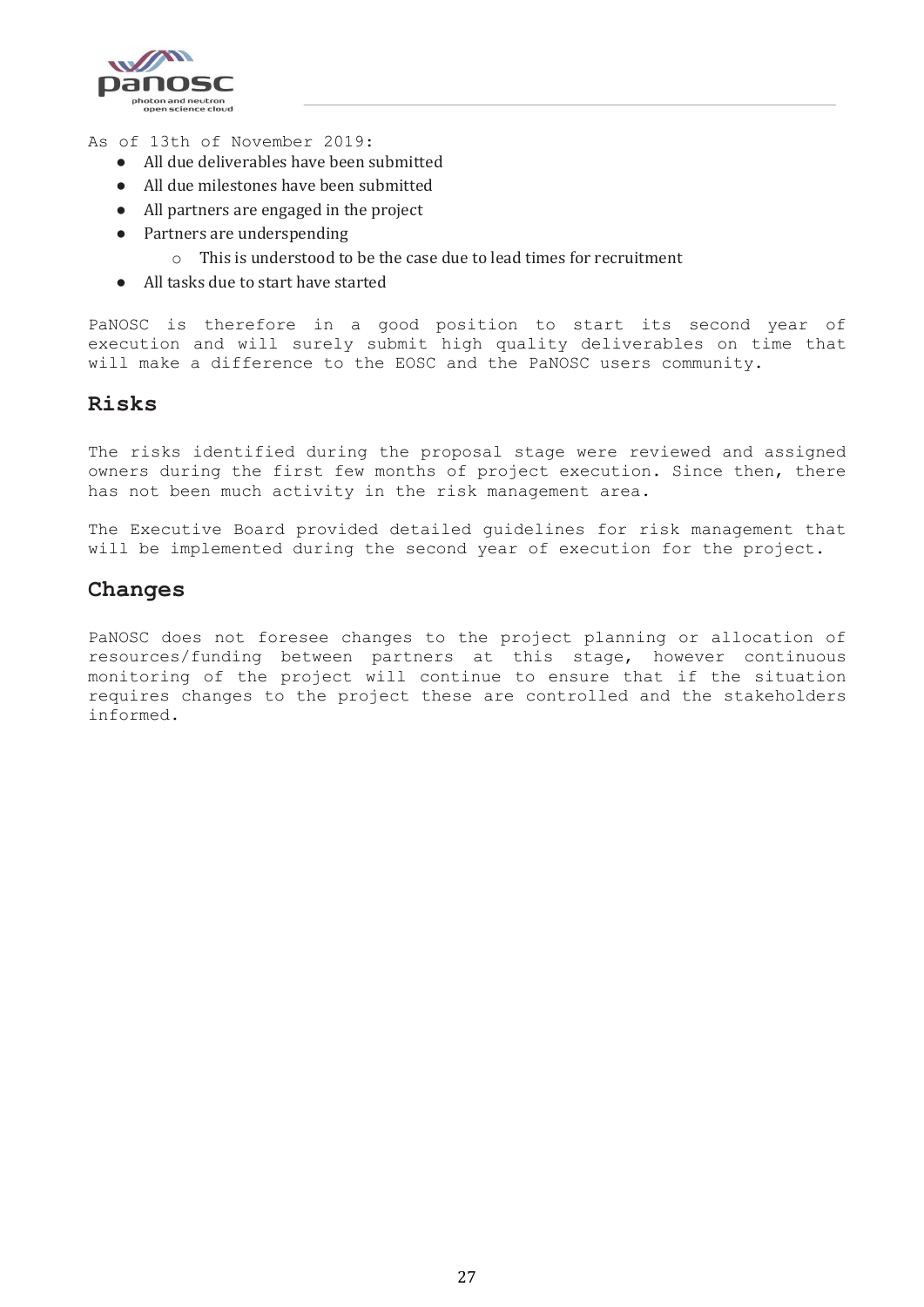

### <span id="page-27-0"></span>**Report from Executive Board**

The PaNOSC's Executive Board (EB) met on three occasions during the first year of the project, including the last meeting, which took place during the Annual Meeting in Trieste:

 $> 1$ <sup>st</sup> EB meeting - 16 January 2019 - Grenoble

- $\triangleright$  2<sup>nd</sup> EB meeting 29 April 2019 Video Conference
- ➢ 3 rd EB meeting 05 November 2019 Trieste

For all three meetings the quorum was reached, some of the EB members not being able to attend have nominated representatives.

The following points were discussed and decided during these meetings:

#### **1 st EB meeting**

- $\triangleright$  The governance model of the project was presented by the project coordinator. Although the Consortium Agreement (CA) defines a yearly EB meeting, this was judged insufficient and the members of the EB decided that at least one additional meeting by video conference shall be held. A specific mailing list was set up for the EB and it was collectively decided that e-mail solicitations shall be answered within one week.
- ➢ The EB unanimously elected R. Dimper (ESRF) for one year as chair of the EB.
- $\triangleright$  The EB decided that an annual reporting by the PMC is sufficient.
- $\triangleright$  The status of the project was discussed. PMC have to take place at least once per month according to the CA, but more frequent meetings are felt necessary to guarantee that work is progressing well. The presence of the WP leaders has been made mandatory at least once per month.
- ➢ The planning of the deliverables was discussed and the EB proposed to the Coordinator to advance some of the deliverables to avoid pile-ups.
- ➢ Further discussion points concerned the GDPR, the departure of the WP5 leader and how to make sure that this has no negative impact on the WP, and the date of the  $1<sup>st</sup>$  annual meeting.

#### **2 nd EB meeting**

➢ The Project Coordinator gave an overview of the project status. He reminded that it is important not only to be attentive to the deliverables deadlines, but also to the milestones. He suggested to ask for intermediate milestones allowing for a better progress follow-up. He also recalled the objectives of PaNOSC and linked them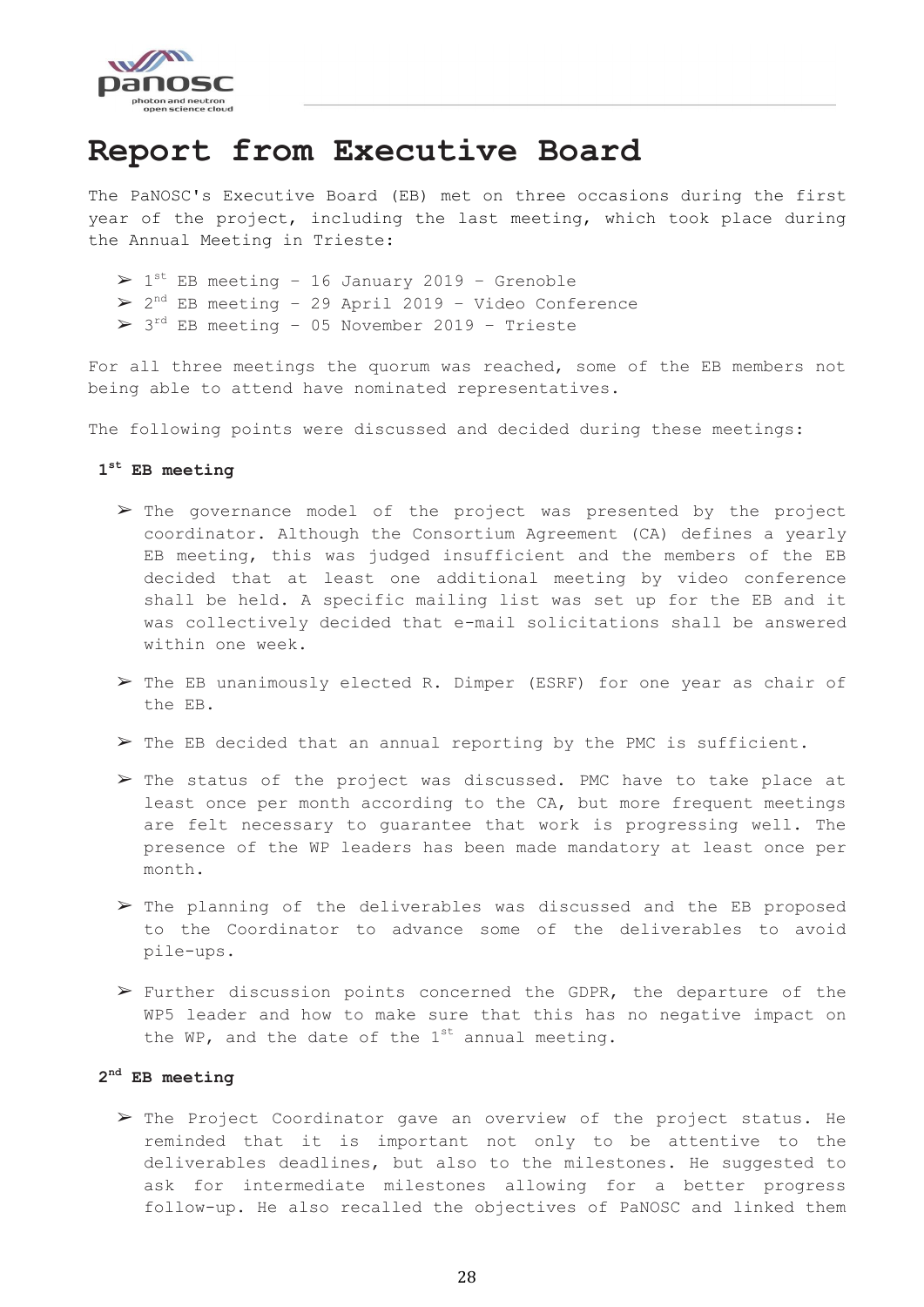

to possible weaknesses which needed to be addressed. He went on and outlined two of the risks from the risk register: not enough engagement of the partners to the project and the lack of user engagement.

- $\triangleright$  At the 2<sup>nd</sup> EB meeting it was known that the ExPaNDS project is funded and would start in September. The EB discussed how to align the work and make sure that both projects develop synergy. This has in the meantime led to many exchanges and the two projects due indeed work closely together.
- $\triangleright$  It was furthermore discussed that cooperation with the other cluster projects is also important. It was suggested inviting the other cluster coordinators to the Trieste annual meeting.
- $\triangleright$  The EB requested the PMC to liaise with FAIRsFAIR as the preferred FAIR expert.
- $\triangleright$  The EB requested the PMC to develop a plan on how to engage with users and other projects.

#### **3 rd EB Meeting**

- $\triangleright$  The meeting started reviewing previous recommendations and found that three out of five recommendations can be closed. The two remaining recommendations are linked to risk management and user involvement, and they are both kept open.
- $\triangleright$  The EB discussed the 1<sup>st</sup> year financial report showing an underspending at most of the partners and upcoming project review meeting Brussels, which is likely to be scheduled in six months' time. The EB proposed that WP leaders are already made aware of the review meeting and start thinking of the presentation material.
- ➢ The project coordinator stated that he felt now a higher level of engagement from the partners. He hopes that outstanding recruitments can rapidly be concluded such that the work programme does not suffer from a lack of human resources.
- $\triangleright$  The deliverable planning was discussed and the EB noted that six deliverables will be due in six months and this will coincide in addition with the project review meeting in Brussels. The EB encouraged the project coordinator to bring some of the deliverables slightly forward.
- $\triangleright$  The participation and/or collaboration with the future INFRAEOSC-03 and 07 projects was discussed to see how PaNOSC could fit into these calls and to which extend PaNOSC should actively seek participation.
- $\triangleright$  The cluster projects were asked to write a short position paper outlining their expectations from the EOSC. This paper will be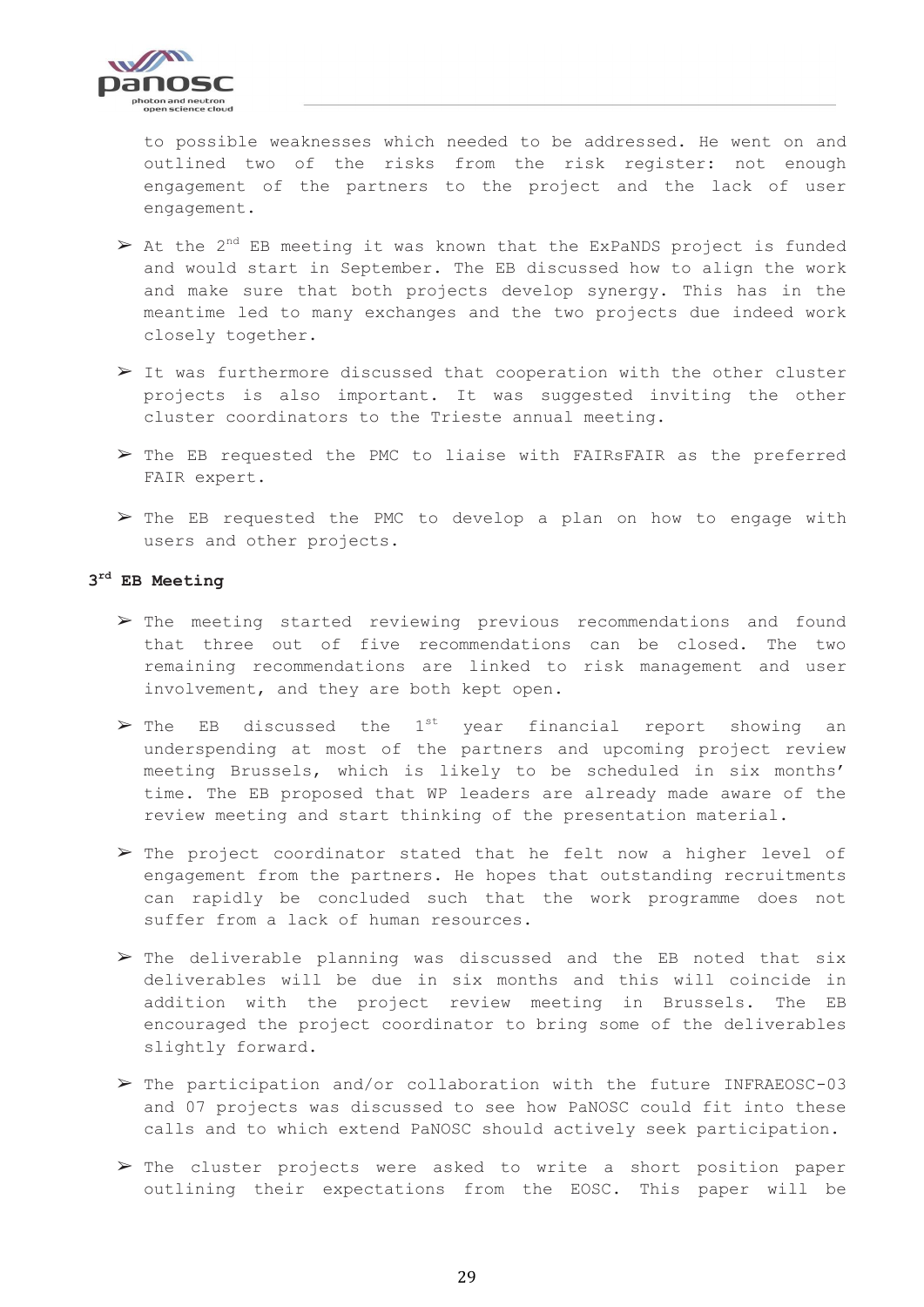

presented at the EOSC Symposium in Budapest on 26-28 November. The project coordinator will circulate a draft of this paper for feedback.

- ➢ The EB discussed possible venues for the next annual meeting. A. Weeks proposed that ELI-BEAMS in Prague could host the meeting and the EB gratefully accepted this proposal.
- ➢ The EB unanimously elected Thomas Tschentscher (EU-XFEL) as the next chair of the EB for duration of one year. His mandate started immediately after the 3rd EB meeting.